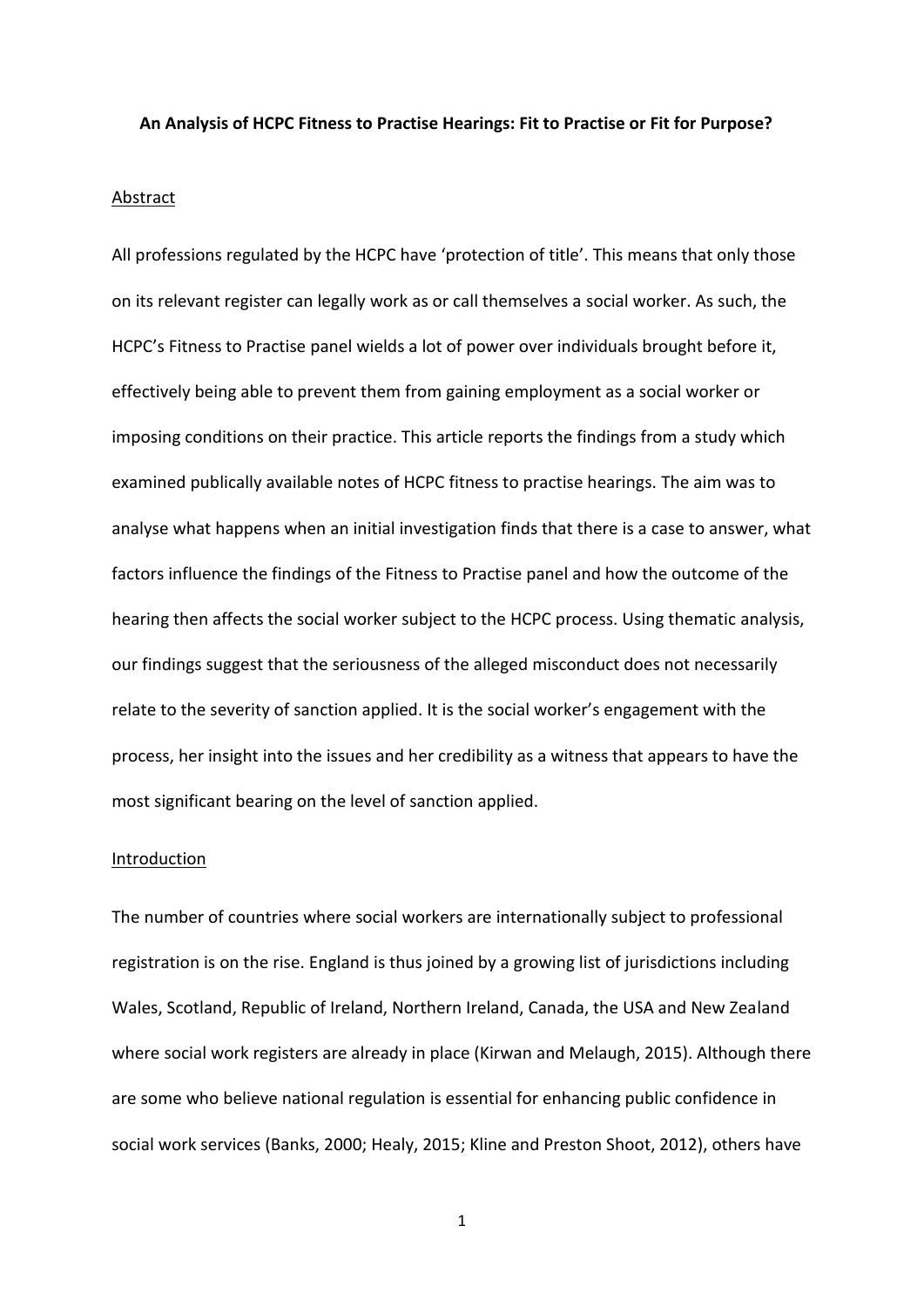expressed concerns as to whether practitioners are being subject to increased surveillance and censure (Author, 2007; 2010; Furness, 2012; Wiles, 2011).

On August 1<sup>st</sup> 2012 the Health and Care Professions Council (HCPC) assumed responsibility for the regulation of social workers in England, taking over this role from the General Social Care Council (GSCC). Previously known as the Health Professions Council (HPC), the addition of social workers to its regulatory responsibilities led to a change of name from the HPC to the HCPC. Elsewhere we have discussed the rise of professional and statutory regulation within both health and social work and also carried out interviews with social workers who have been subject to the HCPC process (see Authors, 2015; 2016). In this paper, however, we wish to explore the procedural aspects of the HCPC process once a concern is raised. In particular, we will focus on what happens when an initial investigation finds that there is a case to answer; what factors appear to influence the findings of the Fitness to Practise panel and how these then affect the social worker subject to the HCPC process.

All professions regulated by the HCPC have 'protection of title' which means that only those on its relevant register can legally work as or call themselves a social worker. As such, the HCPC's Fitness to Practise panel wields a considerable amount of power over individuals who are brought before it, effectively being able to prevent them from gaining employment as a social worker or imposing conditions on their practice. We acknowledge that there are potentially cases where social workers are so lacking in competence, or are found to have committed serious criminal acts, that they should be prevented from practice. However, it has been argued that some employers appear more inclined to formalise concerns via the misconduct process rather than attempting to resolve these matters themselves (Furness, 2015). This raises an important issue in that some of the referrals made may be related, at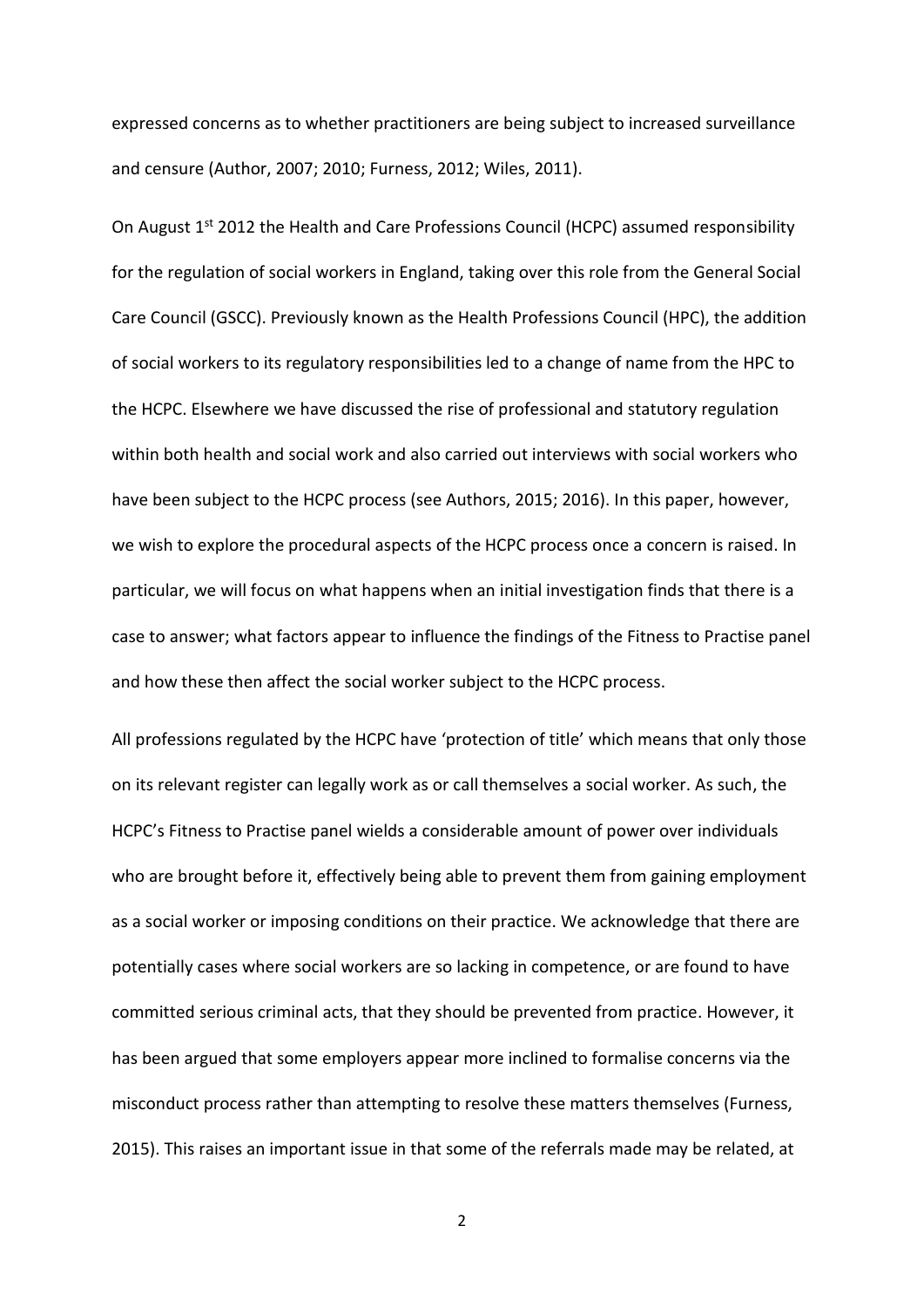least in part, to wider organisational problems rather than the sole failings of a social worker. It is this concern that prompted this part of our research. We were particularly interested in exploring cases where, although it emerged that there may have been organisational inadequacies, it was an individual social worker who had been referred to the HCPC.

To gain a better understanding of some of these issues we examined cases which were readily available to the public on the HCPC website. We selected cases where social workers had been brought before a Fitness to Practise hearing, and where a decision had been made as to whether the social worker in question had been either 'struck off' the HCPC register, issued with a 'caution', 'conditions of practice' or 'no further action'.

In this paper, we begin by briefly explaining the Fitness to Practise procedure before discussing our method and findings. We conclude by suggesting that it would seem that the seriousness of the alleged misconduct does not necessarily relate to the severity of sanction applied. It is the social worker's engagement with the process, her insight into the issues and her credibility as a witness, as judged by the panel members, that appears to have the most significant bearing on the level of sanction applied.

#### A Case to Answer: The Fitness to Practise Procedure

The HCPC is the regulator for sixteen professions and is concerned with whether or not individual professionals are 'fit to practise' by which it means they possess 'the skills, knowledge and character to practise their profession safely and effectively' (HCPC, 2012b:1). The inclusion of 'character' indicates that fitness to practise covers more than just professional competence; it also includes 'acts by a registrant which may affect public protection or confidence in the profession'. This may include matters 'not directly related to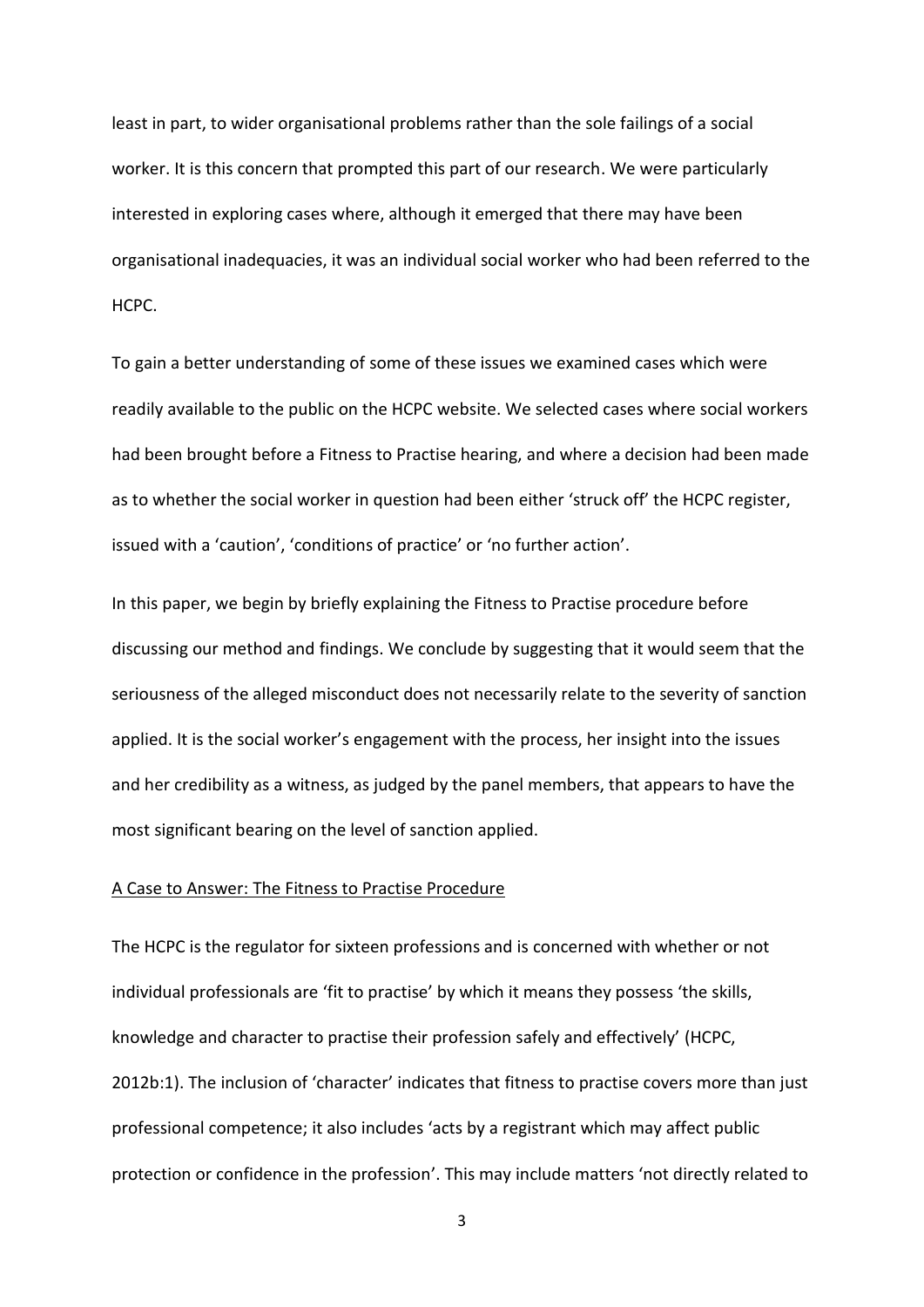professional practice' (HCPC, 2012b: 1). In effect, this extends the scope of the HCPC's remit into the private life of its registrants which has, since the introduction of the social care register with the now disbanded General Social Care Council (GSCC), given rise to the 24/7 social worker: not always on watch but always being watched (Author, 2007).

The Annual Report (2015) outlines the functions of what the HCPC can do to protect the public and these include: set standards for education and training, professional skills, conduct, performance, ethics and health of registrants; keep a register of professionals who meet those standards; approve professional programmes; and take action when professionals on the Register do not meet its standards. However, it clarifies what it cannot do also, and this includes considering cases about organisations and reversing decisions of other organisations or bodies.

It is worth noting the scale of the HCPC's endeavour in this area. According to its 2014/15 *Fitness to Practise* report the number of registrants it is responsible for has nearly doubled in the last five years to just under 331,000 registrants, largely because of the inclusion of 88,397 social workers (26.72%) of the final figure. In 2014/15 there were 2,170 cases in total referred to the HCPC for 'Fitness to Practise' concerns, of which 1,251 involved social workers, approximately 58% of the total. Of the 1251, 295 were referred to the HCPC by an employer, 696 were referred by members of the public, 135 self-referral, 2 by a professional body, 5 by police, 28 by another registrant and 58 by 'other' (meaning not specified) and 32 anonymous referrals. Members of the public account for the highest number of referrals made. This distinct contrast may reflect the contentious nature of the social work role in comparison with the other professionals in navigating the public/private divide (Bissell, 2012; Fox-Harding, 2008). Although we cannot be sure that this is the case, Author (2007)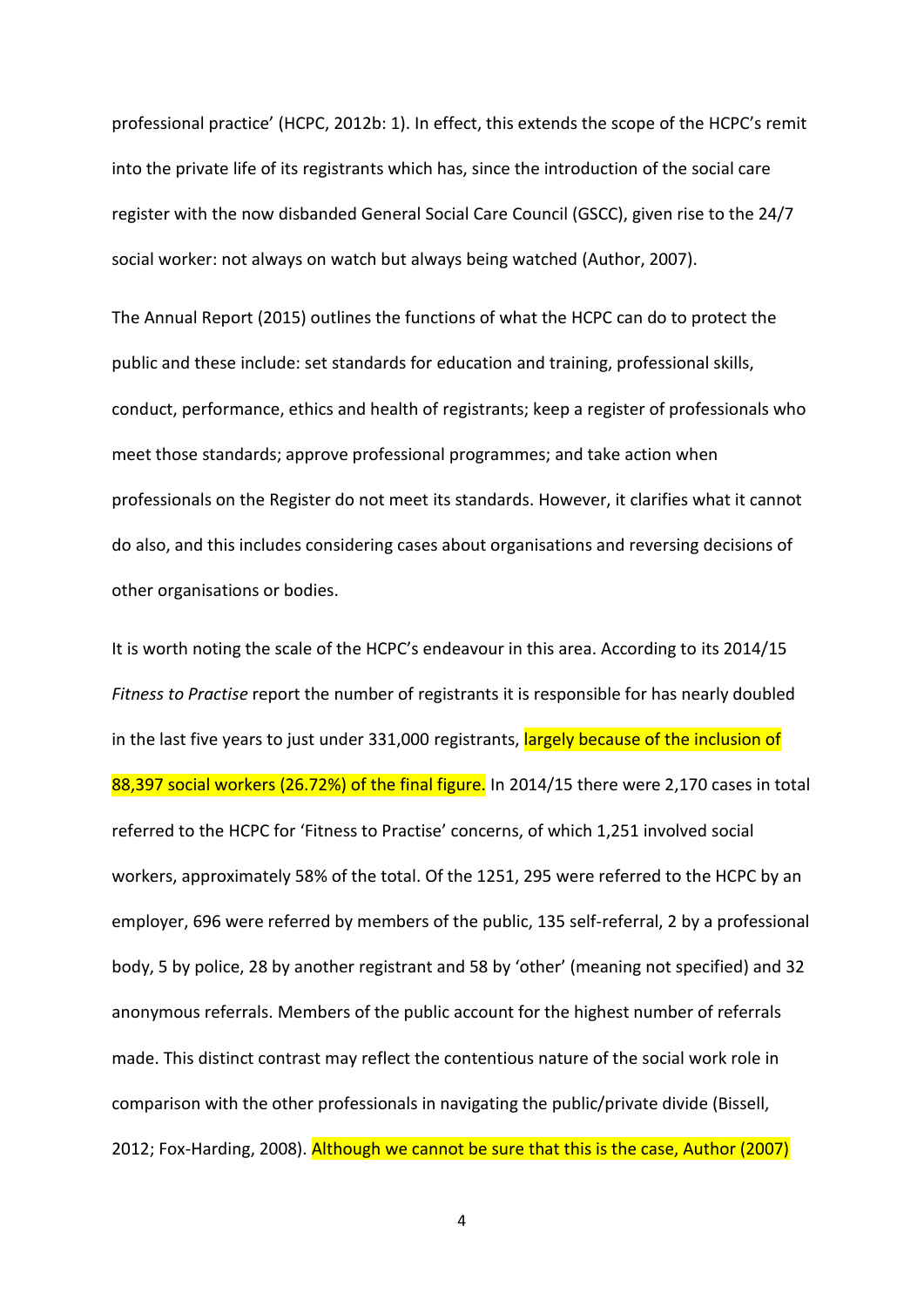has previously debated how social workers' efforts to improve the protection of vulnerable people has often led families to complain about the unwanted intervention as being similar to that of state intrusion or moral policing.

Of all the referrals made by the public to the HCPC regarding the professions it regulates, 70% related to a social worker. The next highest is psychologists (10%), physiotherapists (5.9%) and then paramedics (4.3%). Overall, 1.42% of registered social workers were the subject of some concerns, more than any other profession. The next highest was paramedics (1.09%). Social work does, however, have most cases closed at the initial information gathering stage (n=614/ 59%), therefore no further referral is made to the Investigation Committee.

Once an allegation is made and the investigatory process underway, in most cases the individual will remain on the HCPC register, only being removed if the case goes to a hearing and the ruling of the tribunal is that s/he be 'struck off'. However, in certain circumstances, for example if there is a suggestion that the person may pose a risk to themselves or other people, or for other public interest reasons, the HCPC can apply to the Practice Committee Panel for an 'interim order' (HCPC, 2013b). An interim order, if granted, takes effect immediately and would prevent the social worker from practising, or place limits on their practice, until such a time as the case is heard and a final decision made (HCPC, 2012a).

If the investigating panel decides that there is a case to answer the HCPC instigate proceedings for the case to be heard at a formal hearing. Conduct and competence hearings will normally be open to the public and the press, although all or part of a hearing may be held in private in cases where confidential information may be disclosed, or to protect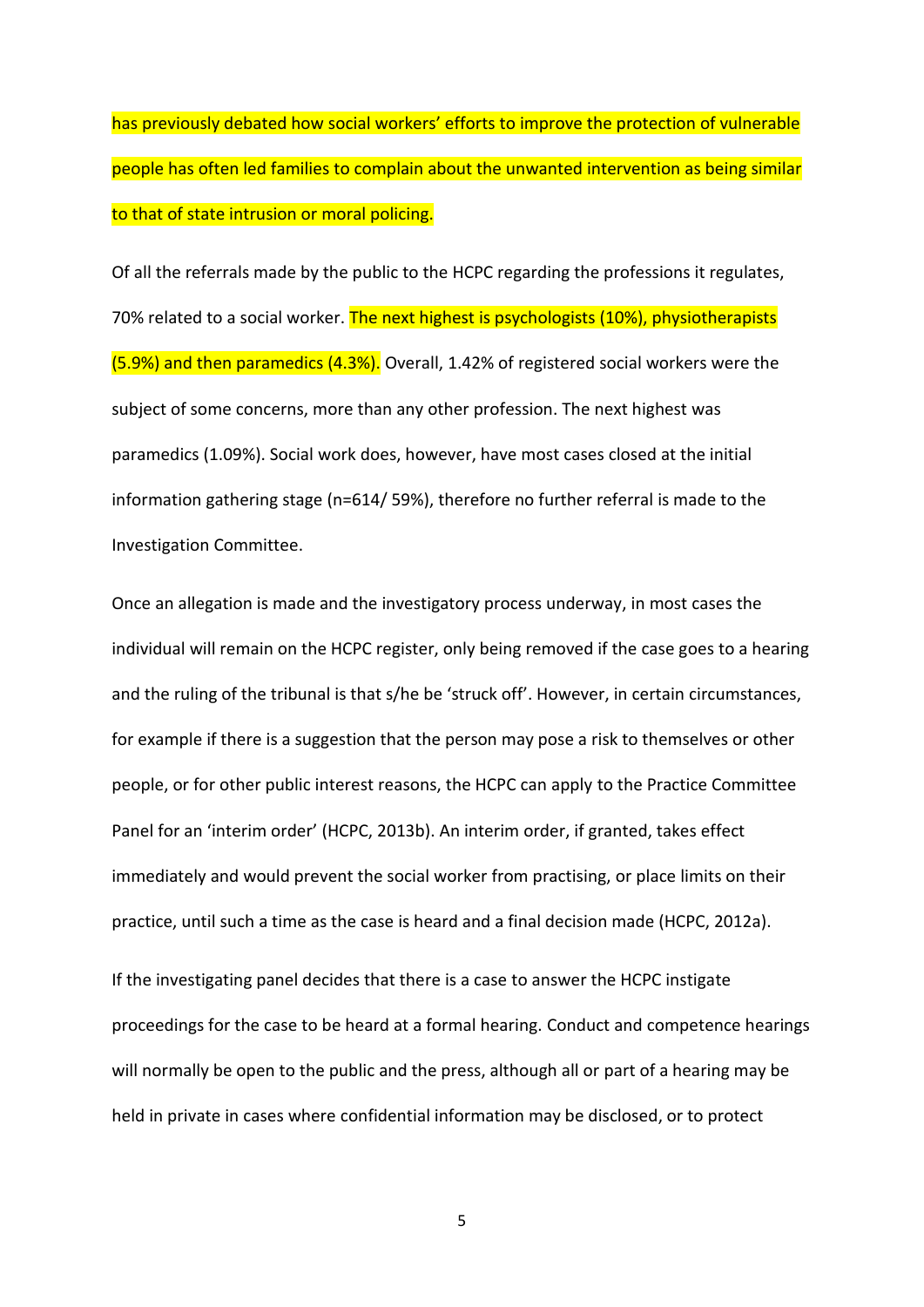service user anonymity and/or the private life of the registrant or witness. However, panel decisions and the reasons for them must always be given in public.

The panel considering the case will normally comprise of a registrant from the same profession as the person being investigated. In addition, there will be a lay person who is not registered with the HCPC and a chair (who may be a lay person or a HCPC registrant from any regulated profession, not necessarily the same one as the defendant). The Chair will lead the hearing and speak on behalf of the panel. Also in attendance will be an independent legal assessor/solicitor who will give advice on law and procedure to all those taking part in the hearing, and a transcript writer who will take notes of all that is said at the hearing.

If the panel finds the case is well-founded, there are a range of actions it can make. It can:

caution you (place a warning against your name on the Register for between one to five years); set conditions of practice that you must meet (which might include, for example, insisting that you work under supervision or have more training); suspend you from practising (for no longer than one year); or strike your name from our Register (which means you cannot practise).

(HCPC, 2012a:17).

In determining fitness to practise the HCPC, as did the GSCC before it, uses the civil standard of proof when determining the outcome of its conduct hearings. The decision, therefore, rests on the balance of probabilities rather than the higher criminal proceedings standard of beyond reasonable doubt (HCPC, 2012c). Once a decision is taken and sanction imposed this is not necessarily the end of the process. The *Professional Standards Authority for Health and Social Care* reviews all final decisions made by the regulators' fitness to practise panels. It has the power to refer those decisions to court if it considers they are unduly lenient and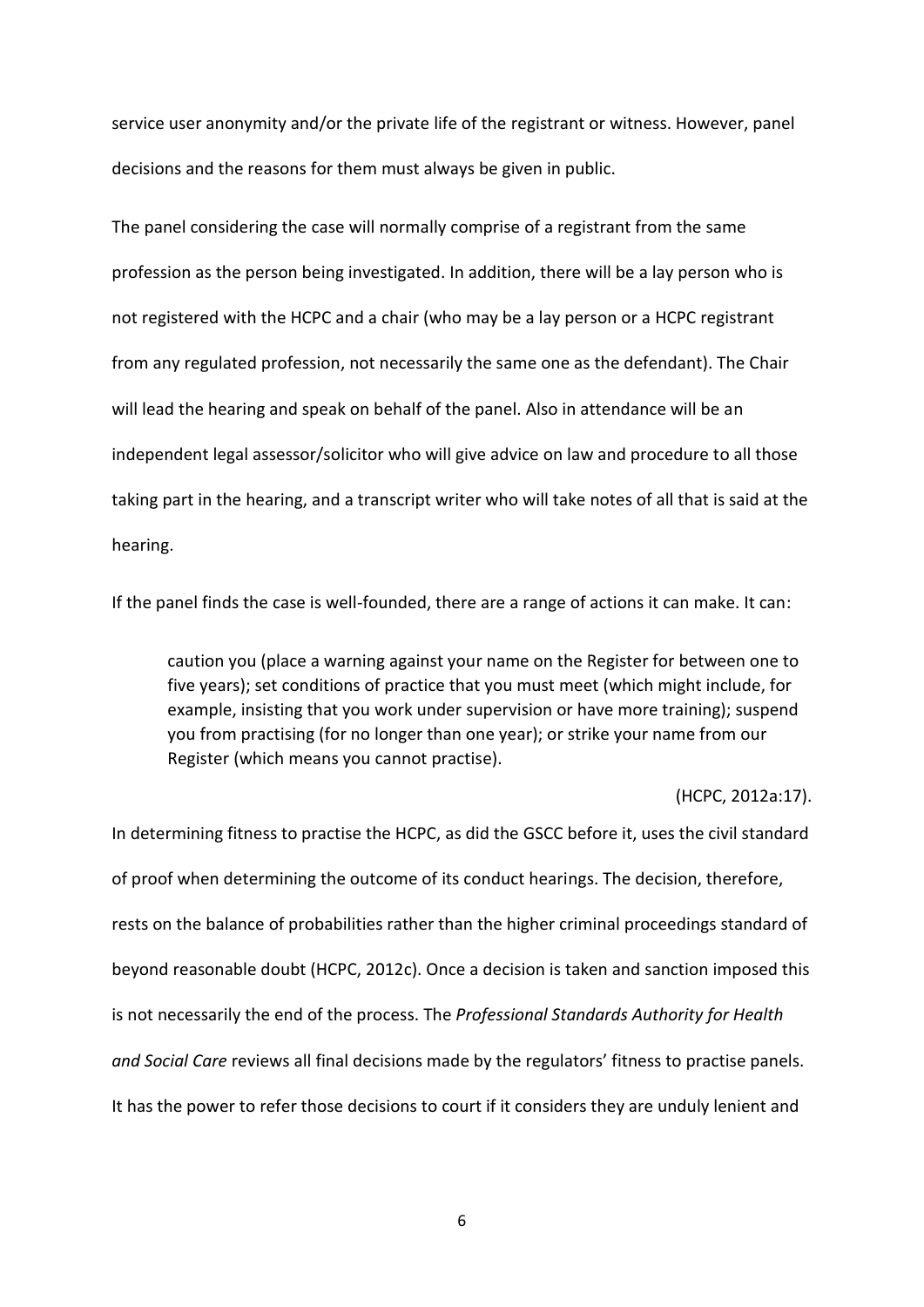do not protect the public. The social worker has the option to appeal the decision and/or sanction to the High Court but this will come at considerable personal financial expense.

Given the power of the HCPC and the consequences for social workers who are subject to its investigatory procedures, analysis of the workings of the hearings and influences on the decisions made, in respect of the sanctions imposed, have obvious relevance for the social work profession. From  $1^{st}$  April 2014 to 31 $^{st}$  March 2015, 155 social workers went before the above committees of which: 23 were struck off the HCPC register; 28 received a caution; 12 had conditions of practice; 4 had no further action; 33 were suspended; 9 cases were discontinued; 36 allegations were judged to be not well founded; 1 was removed from the register for an incorrect/fraudulent application and 9 were removed by consent (HCPC, 2015a).

### Method

The HCPC website has details of all cases that led to a social worker being called before a Fitness to Practise hearing. We looked at all 'final hearings' heard by the HCPC from its inception as the regulatory body for social work on 1st August 2012 through to December 31st 2014. These were cases in which a formal decision had been made as to whether to strike the social worker off the register, subject them to conditions of practice, a caution or no further action.

As mentioned previously, we focused on cases whereby a complaint had been made against the social worker that related to practice concerns. Our inclusion criteria included cases which related to issues such as: case management, professionalism and competence. We therefore excluded those cases where the reason for concern over the social worker's fitness to practise was related to issues such as drugs, alcohol, fraud or abuse. The reason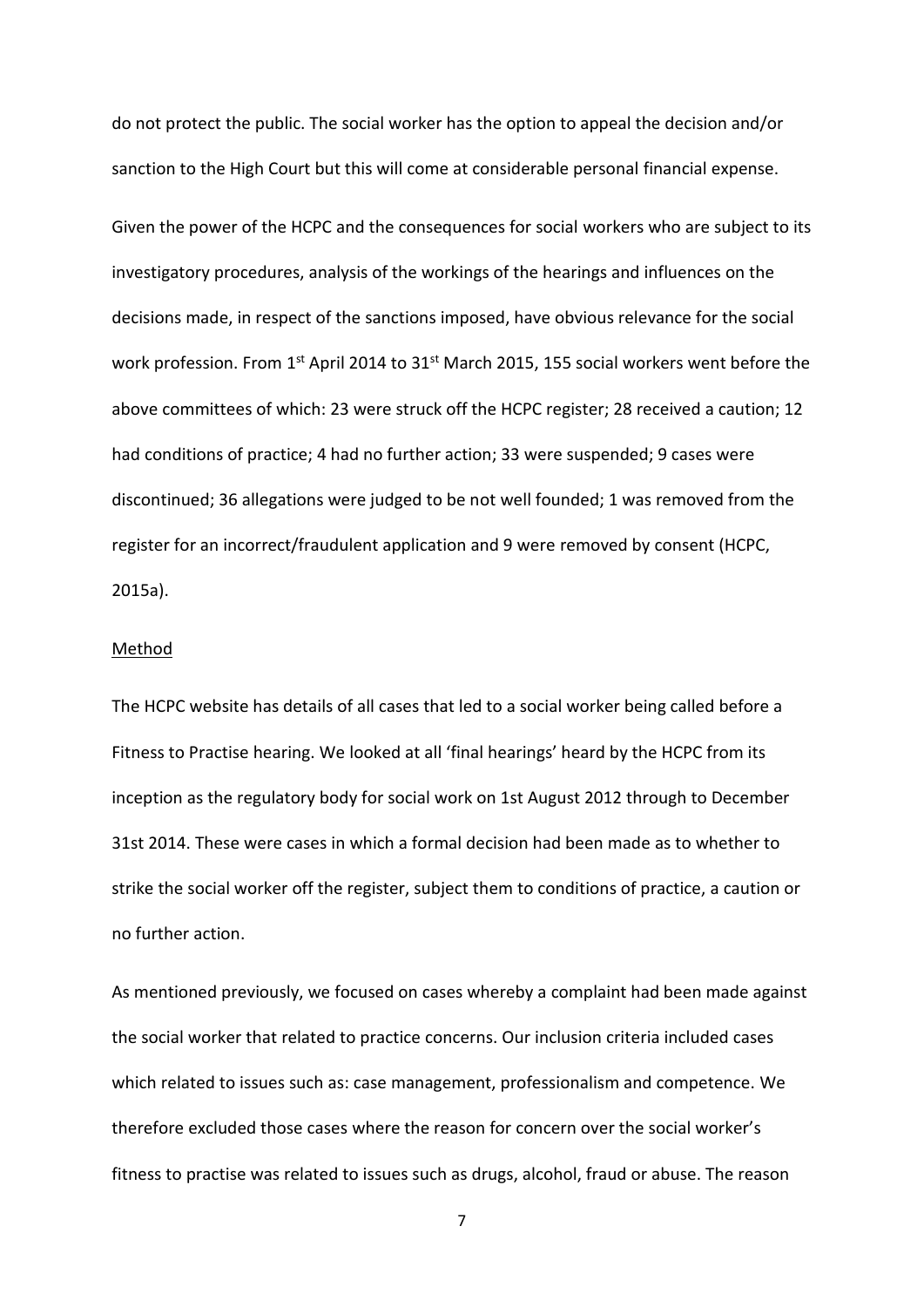for this focus was an attempt to explore the organisational and systemic issues that surround and underpin the HCPC referral made and the subsequent investigatory process.

Our search of the HCPC website revealed ninety-three cases (66 struck off; 22 cautions or conditions of practice; and 5 that resulted in a finding of no further action). We each looked briefly at the 'Notice of Allegations' made against the 93 social workers and made an individual decision as to whether or not we thought they met the criteria for further analysis. Together we then met to compare our decisions and discuss any anomalies before making a final decision on which cases we would analyse further. This resulted in 34 of the 93 cases being included (21 struck off, 6 cautions, 3 conditions of practice and 4 no further actions). The reason why the fifth no further action was not included was due to no details of the case, apart from the registrant's name and hearing outcome, being available on the website for us to explore further.

Ethical approval was obtained initially from the University of X followed by agreement from the other institutions hosting the authors. Although the registrants' full names are provided on the HCPC website, for sensitivity reasons we took the decision not to name social workers. We have used letters from the alphabet in order of the case discussed.

#### Data analysis

We split the 34 remaining cases between us by dividing them into three groups of 23 so that each of us looked at 14 'struck off', 6 'cautions' or 'conditions pf practise' and 3 no further action cases. This allowed us to overlap the cases and meant that two people analysed each case. Each case had its own set of notes which followed the same basic pattern: outline of allegation, summary of findings, decision on facts, grounds, impairment and sanction. The notes conclude with the 'order' which is the final outcome. In using thematic analysis on this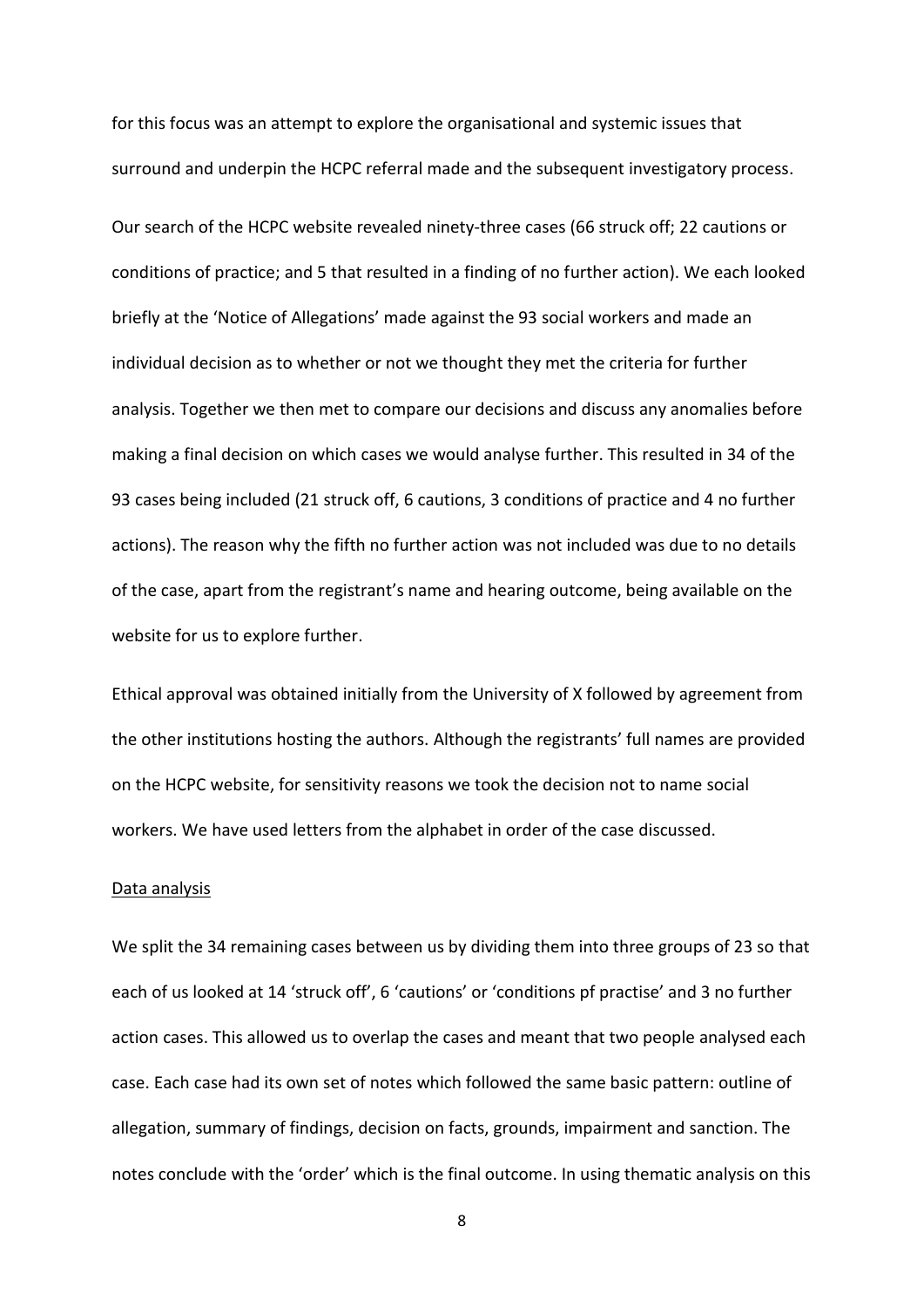raw data we employed a broad understanding from Braun and Clarke (2006), developed in Author (2011). This familiar approach emphasises the coding and theming of the data through thorough reading and examination. This form of thematic analysis allowed us to draw on notions of grounded theory (Corbin and Strauss 2008; Alston and Bowles 2013) especially in relation to going back and forth on issues of codes and themes to best capture meaning. Themes were selected primarily based on recurrence, pattern and relationship (Carey, 2012).

#### Methodological considerations

Our research at this stage constitutes an examination and secondary analysis of existing data which Hakim usefully describes as, 'any further analysis of an existing data set which presents interpretations, conclusions or knowledge additional to, or different from those presented in the first report' (Hakim, 1982:1). On a surface level, the use of data from secondary sources presents minimal methodological challenges. However, it is worth noting some of the inherent issues underpinning the use of this data.

Kirk and Miller (1986) talk of 'synchronistic reliability', that is how varying observations are similar over time. This has been an element within the research project as a whole, which took place within an identified time period, and would therefore benefit from the element of triangulation. This will take place in the second phase of this study which involved indepth semi-structured interviews with registrants who had been through the HCPC process and will be documented in the third article of this series.

Similarly, however, we were also presented with challenges around the issue of validity – how far our account represents accurately the phenomenon to which we refer (Hammersley 1990). We have been vigilant in qualifying inferences (Silverman 1999: 152) and have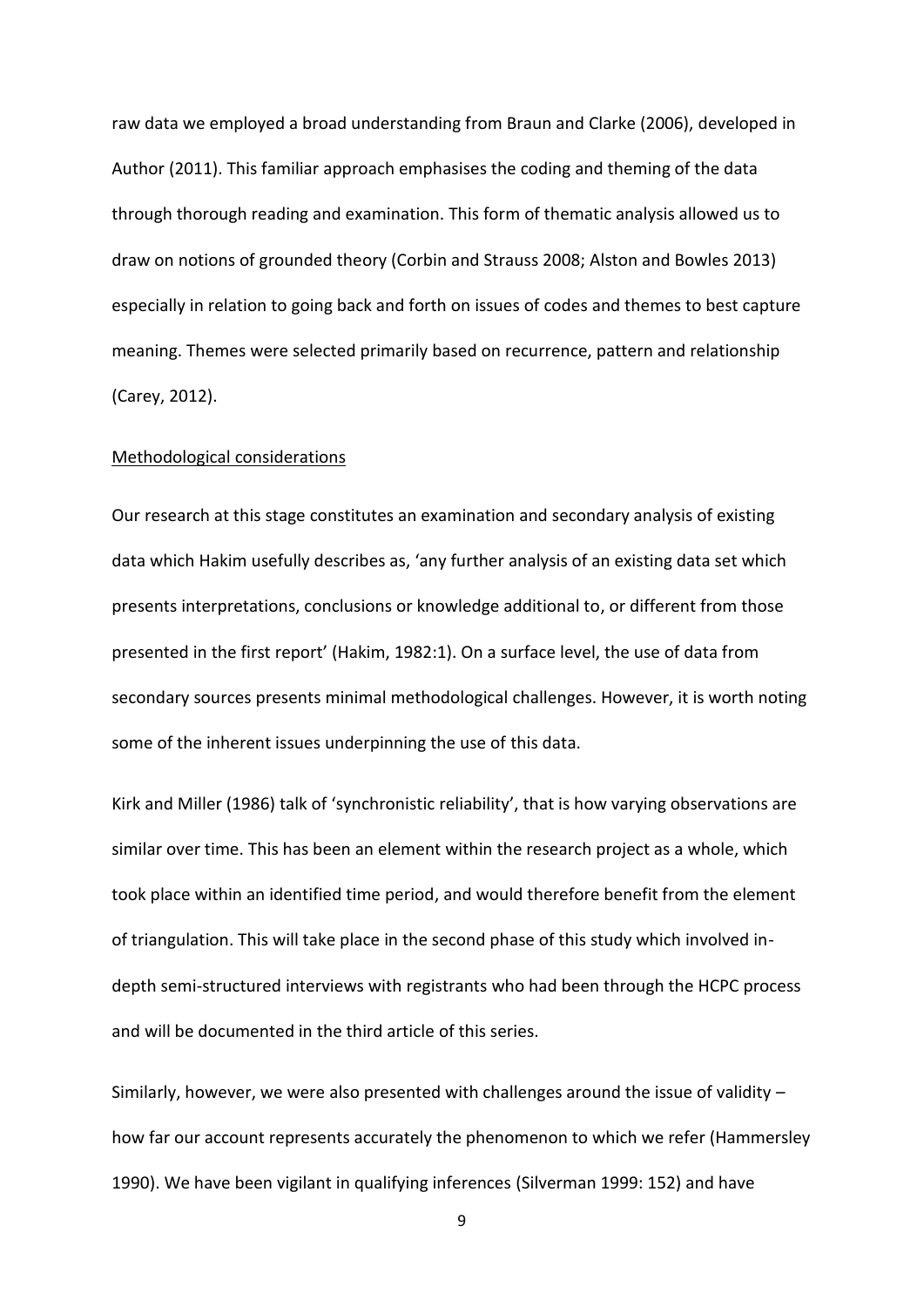heeded Robson's (1998) warning in relation to problems that may accrue when using information collected for one purpose being used for a different one. In this regard, we tried to emphasise the extraction of understanding that *suggests questions* – or patterns - rather than provides direct answers. There is, therefore, an element of 'back to front' design in our methodological approach (Hakim, 1987) where we have designed our approach based on what data we knew was available from the HCPC. By highlighting this explicitly in this context, we therefore wish to acknowledge the limits of the quality of our data but at the same time attempt to address this issue openly within this paper.

## Findings

Before discussing the three themes that emerged it is of interest to explore some of the key characteristics of the cases examined. The notes of the HCPC hearings, whilst broadly similar in layout are not identical in basic detail, for example, they do not contain any demographic data beyond an inferred gender from the text. On that point, of the 21 registrants struck off, 10 were female and 11 male, a surprisingly marked difference to the broader social work population which tends to be around 80% female (Skills for Practice, 2016).

With regard to length of service it was possible to estimate length of service in all but 3 of the 34 cases. It was interesting to note, however, that of those struck off in the 18 cases where a reasonable inference could be made, the length of service was an average of 15  $\frac{1}{2}$ years. This dropped to just under 10 years for those given conditions or cautions – but rose to 13 ¾ years for the cases where no further action was taken.

'Attendance' and 'Representation' are two aspects of the hearing process that are highlighted in the notes and these refer to whether the registrant was there for the proceedings and/or represented by a solicitor or union representative. As we will discuss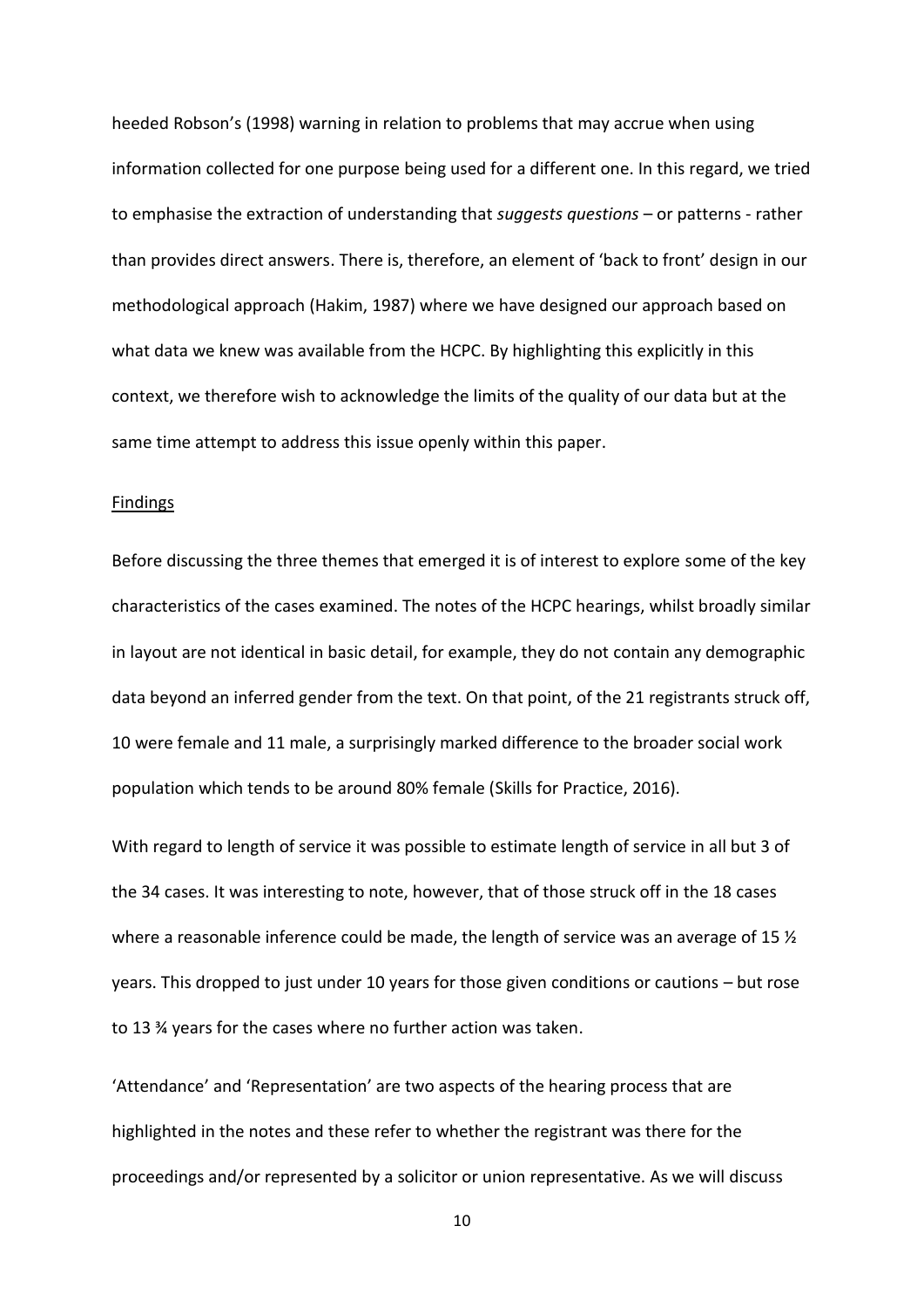shortly this was quite significant because none of the 21 'struck off' registrants we looked at either attended or were represented. Therefore, being struck off appears to be an action that is done to social workers indirectly- they simply are not there. However, of those 9 given cautions or conditions, 7 attended the hearing 3 of whom also had representation (by BASW or Unison). Where cases received 'no further action', all 4 registrants attended and one of those was also represented. The fact that 3 of the 'no further action' did not have representation indicates that being represented by a solicitor or a union is not essential in order to receive a favourable outcome. However, the importance of representation is confirmed by HCPC statistics in relation to all the professions it regulates (HCPC, 2015a: 36). It is of interest to note that in relation to areas of professional practice, in the 34 cases we

looked at, 63% of the social workers referred to a Fitness to Practise hearing were from Children and Families teams (this proportion rises to 76% of the cases eventually struck off). Mental Health was the next highest area (21%), with Adults (10%) and Youth Offending (6%) both relatively less well represented.

## Emerging themes

From the 34 cases that we analysed three distinct themes emerged:

1. The HCPC panel's opinion as to whether the registrant was a 'credible' or a 'noncredible' witness appeared to be a significant factor in its decision on sanction.

2. The outcome of the hearing did not always appear to depend on the perceived seriousness of the registrant's misconduct or competence.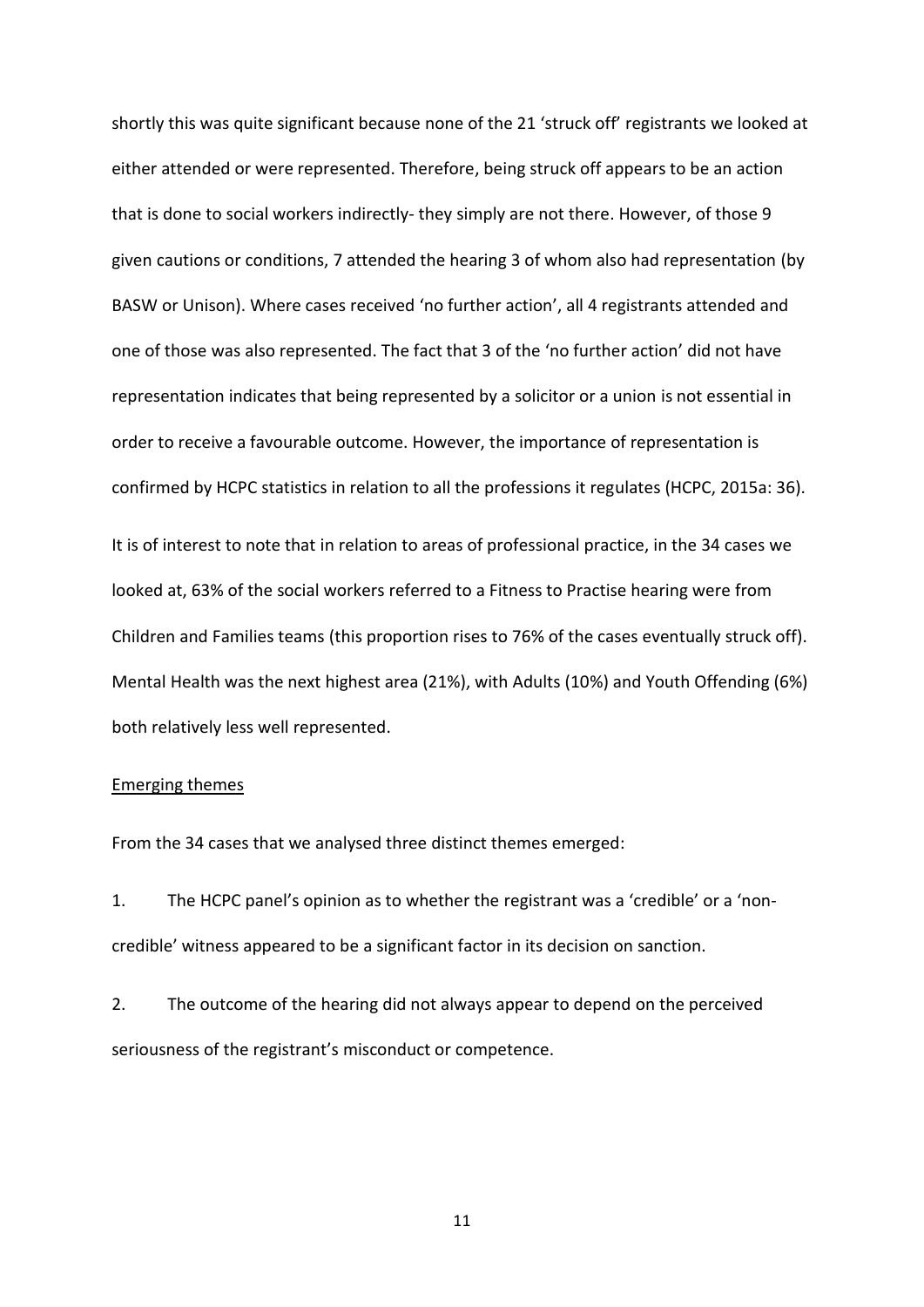3. Where organizational issues were identified and were believed to have contributed to the registrant's poor performance, these did not appear to have been explored by the HCPC.

In order to explain how these three themes developed, examples from cases which were issued with either: Struck off; Conditions of practice or Caution; and No further action will now be explored in more detail.

## Decision on Sanction: 'Struck off'

It emerged that in the 21 cases where registrants were 'struck off', not one was present at their hearing. In 14 cases, the absence of the registrant was commented on by the HCPC panel as evidence that the registrant was not demonstrating full insight into their conduct and were thus implied to be "non-credible" witnesses. Although in the notice of allegations it is often recorded that the Panel "drew no inference from the absence of the registrant" but as the registrant was not present to provide their version of events the Panel appeared to rely heavily on information that was present such as documentation supplied by the organisation or verbal testimonies from the organisation's witnesses. Not one of the 21 panels appeared to acknowledge that there may have been a worthy reason for the registrant's absence.

Recent research has identified that registrants are not always able to afford representation (see Authors, 2016) which may be the reason why social workers do not attend their hearing. However, while this may be the case, it may also be argued that other factors were involved, for example perhaps the evidence against the social worker was compelling and on that basis s/he chose not to attend a hearing which appeared to have a forgone conclusion. The reason we raise this point is to demonstrate that we cannot be completely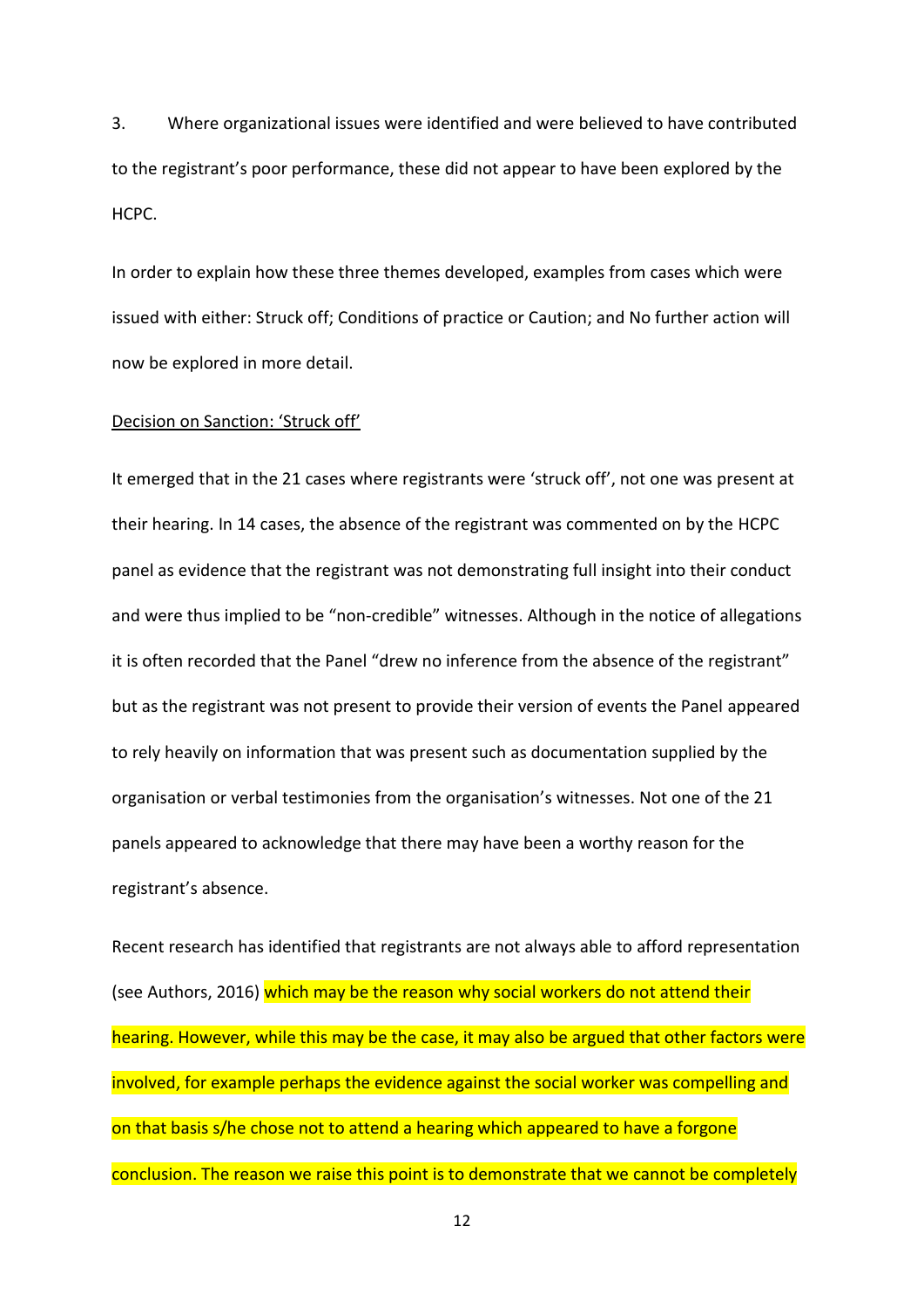sure without further information from all those who chose not to attend. It is also important to highlight at this stage that in some cases registrants may have provided written submissions to the HCPC explaining their absence but this information was not accessible for public view on the website.

The notes from registrant 'A', for example, do provide an interesting insight into how the panel decided that their final decision was 'struck off'. 'A' was referred to the HCPC by the organisation as she was alleged to have falsified records and not have made statutory visits. The panel concluded their investigation by deciding that the registrant had not demonstrated "full insight" into her failures because in her written statement, although she had acknowledged that her fitness to practise was impaired at the time of these failures, she did not believe she was "currently impaired". As the registrant was not present and because no information from her written representation is produced in the notice, it is difficult to understand how the panel reached the conclusion that the registrant was in "denial" as in their view she had downgraded "the seriousness and urgency" of child protection issues. Indeed, in some of the cases examined, it could be argued that the perceived failures of the registrant may have emerged as a result of issues apparent within the organisation they worked for. Recent research has found that social workers have often been held accountable for failings that are ultimately rooted in more systemic or organisational problems such as high caseloads, inadequate resources and poor staff supervision (Author, 2013; 2014).

In the notice of 'B', for example, although the panel note that on a number of occasions the registrant was not provided with regular or "proper supervision" this information does not appear to be considered when deciding on the registrant's capacity to practice. Instead, the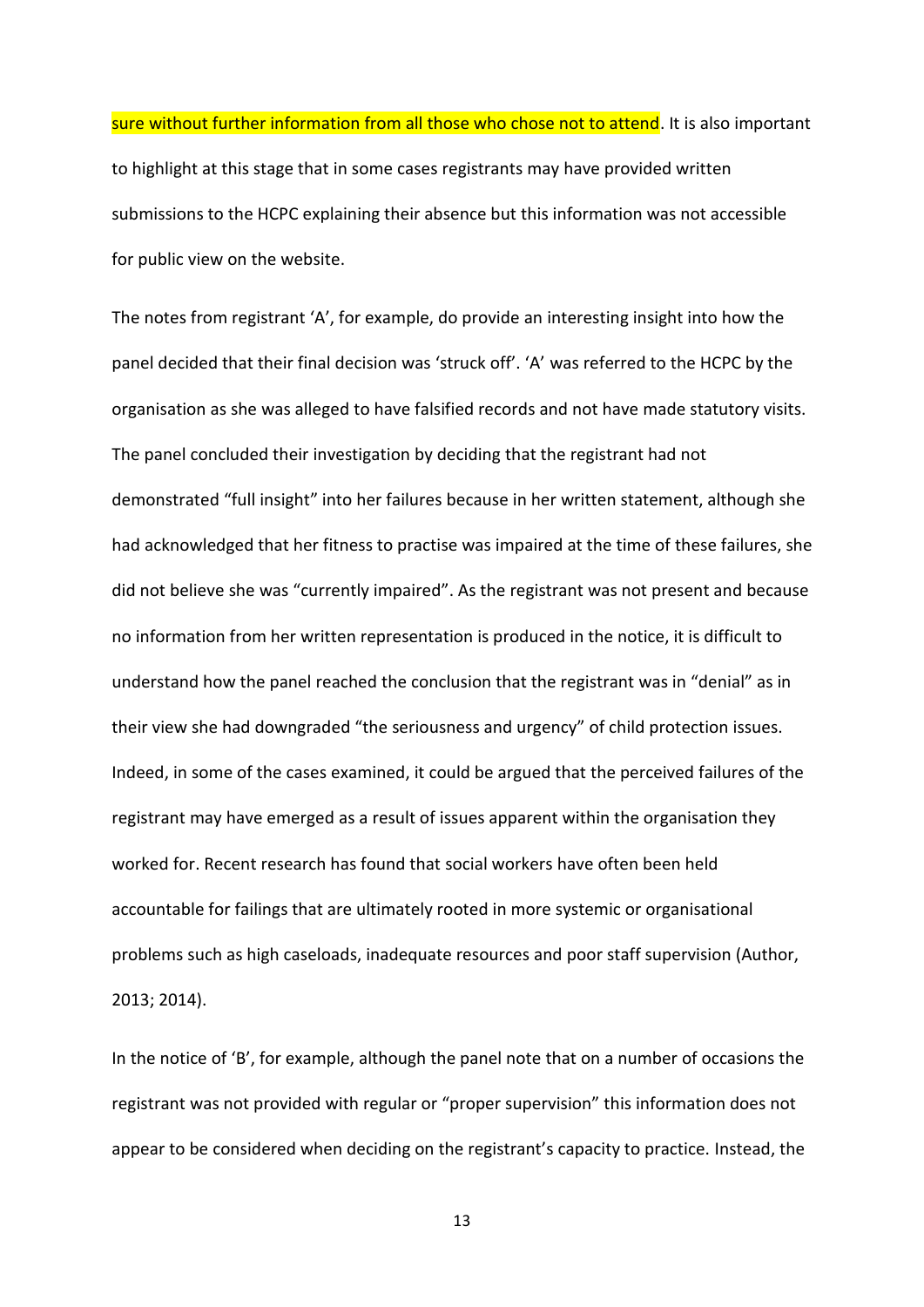Panel determined that registrant 'B' had "displayed a lack of insight into the deficiencies" in spite of inadequate supervision or support from the local authority. The registrant was not present at the hearing and thus the Panel concluded that there was an "obvious risk of repetition".

In the case of 'C', referred to the HCPC after she was alleged to have not recorded or updated risk plans on the system and apparently misled colleagues into believing she had, the FTP Panel stated that:

…the dishonesty aspects of the Registrant's conduct are not easily remediable. There is no evidence before the Panel to show that the Registrant has insight into her actions….Her dishonesty means that the Registrant's integrity cannot be relied upon.

The decision that the registrant was dishonest appeared to initiate from the reports that were filed by the local authority to the HCPC and supported by the organisation's witnesses who gave evidence at the hearing. This form of labelling is often seen to emerge between people who have a natural tendency to identify with others similar to them and dis-identify with those who are somehow different or inferior to their group (Matthewman et al., 2009). In this context, the 'dishonesty' label was not contested by the in group but was instead further developed and strengthened by the information provided from the referrer.

The Panel was not able to find out if the registrant's conduct was "easily remediable" or indeed if her "integrity could be relied upon" because she was not present. Whilst it was the Panel's opinion that the registrant had voluntarily absented herself because she had provided no information to indicate that she would attend, the real reason for her absence was not actually known. However once again there was evidence in the notes that 'C' was receiving ineffective and sporadic supervision. In several of the cases we examined social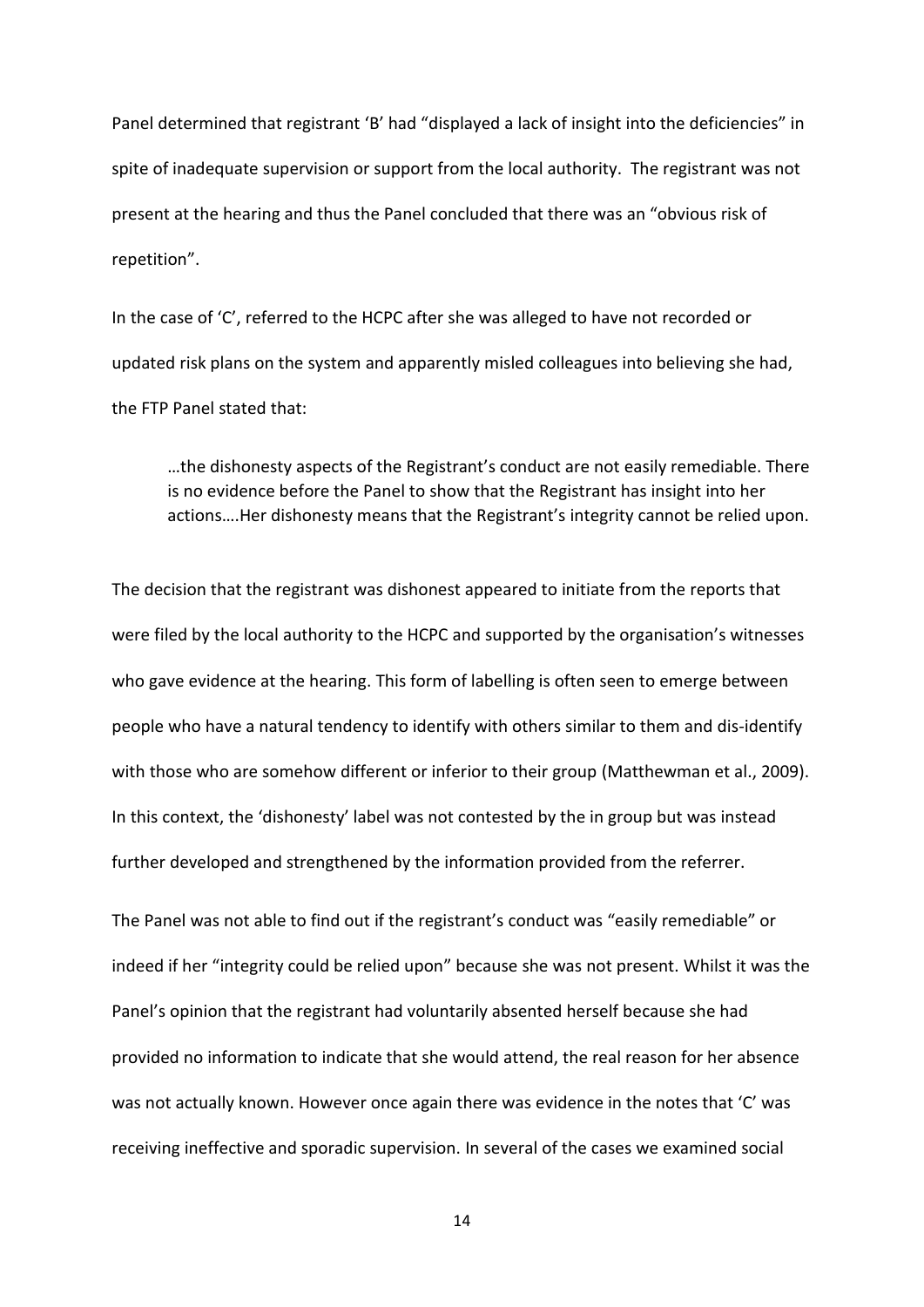workers cited 'poor supervision' as a contributing factor to their alleged impairment alongside illness or organisational bullying.

For example, in the case of 'D' it was accepted that the registrant had ill health and was "off sick" intermittently. Whilst the Panel acknowledged that this period of absence from work would not only impact on the registrant's ability to keep up with her work but also place her under increased pressure, they did not appear to explore what, if any, support mechanisms were implemented to help the registrant carry out her job effectively. The Panel appeared satisfied with the evidence given by the line manager that supervision should only have consisted of reminding the registrant of her duties and finding out if she was in need of training. As the registrant had 30 years of professional experience, this suggests a very basic understanding of professional social work supervision. As Beddoe (2010) argues, supervision plays a major role in safeguarding social workers because it can support practitioners in managing emotions and uncertainty. However, for it to be considered effective and supportive it needs to be provided regularly and be sensitive to the practitioners' needs. Although the registrants who did not attend were often referred to as "non-credible", what is particularly striking is that in many cases where witnesses gave evidence against the registrant, they were often likely to be referred to as "credible". For example, in the hearing of 'E', one of the witnesses was described as "credible, fair and balanced as a witness" yet in the notes there was no explanation of how this decision was reached. Although it is not the function of the minutes to provide this detail, it does appear to support our theory that presence is a significant factor. A little more information was provided in terms of how this decision was reached in the case of 'F'. The notes for this case described witnesses as "credible" and "candid", with no "particular axe to grind". They were also described as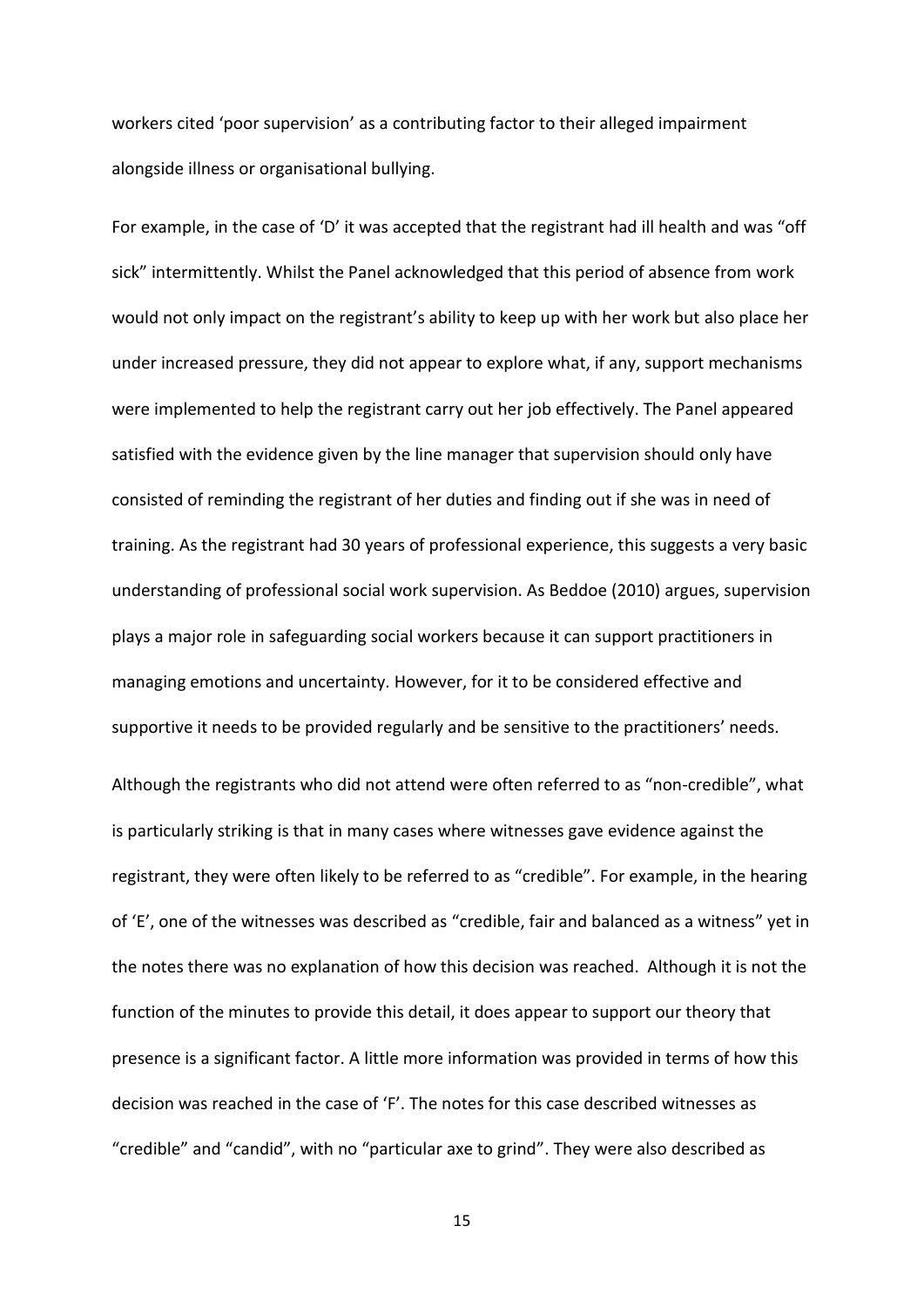"child centred" and "very concerned", two social work characteristics that in any other situation would be considered difficult to assess without a formal observation of their practice (see Beddoe, 2010).

Nonetheless what is apparent from all of the 'struck off' cases is that without a registrant being present the HCPC Panel has to rely on the evidence provided by the witnesses who do attend. It seems to be their *presence* that provides the 'credibility' that the Panel is looking for when trying to determine the seriousness of the allegations that have been made. The written representation supplied by a registrant, although considered by the Panel, do not appear to be an influential feature in decision making. When concerns are raised by a registrant in their written representation about the conduct of the organisation the Panel seem to, in some cases, use this as evidence to demonstrate that the registrant has a lack of insight into their actions. For example, in case 'A' the Panel noted that the registrant "does not accept the allegations", or "blames everyone and everything without focusing on the allegations". Without being present to challenge the allegations made, the registrant is not able to provide context to the points made in their written statement.

## Decision on Sanction: 'Conditions of Practice' or 'Caution'

In contrast to the 'Struck off' cases, with the 'Conditions of practice' or 'Caution' cases the majority of registrants did attend the hearing. However, in the cases where they did attend, registrants appeared to be seen as only being partially credible, being described as having only "shown some insight" or a "degree of insight" into the errors of their ways. For example, in the case of 'G', who was given 'conditions of practice', the Panel found the following: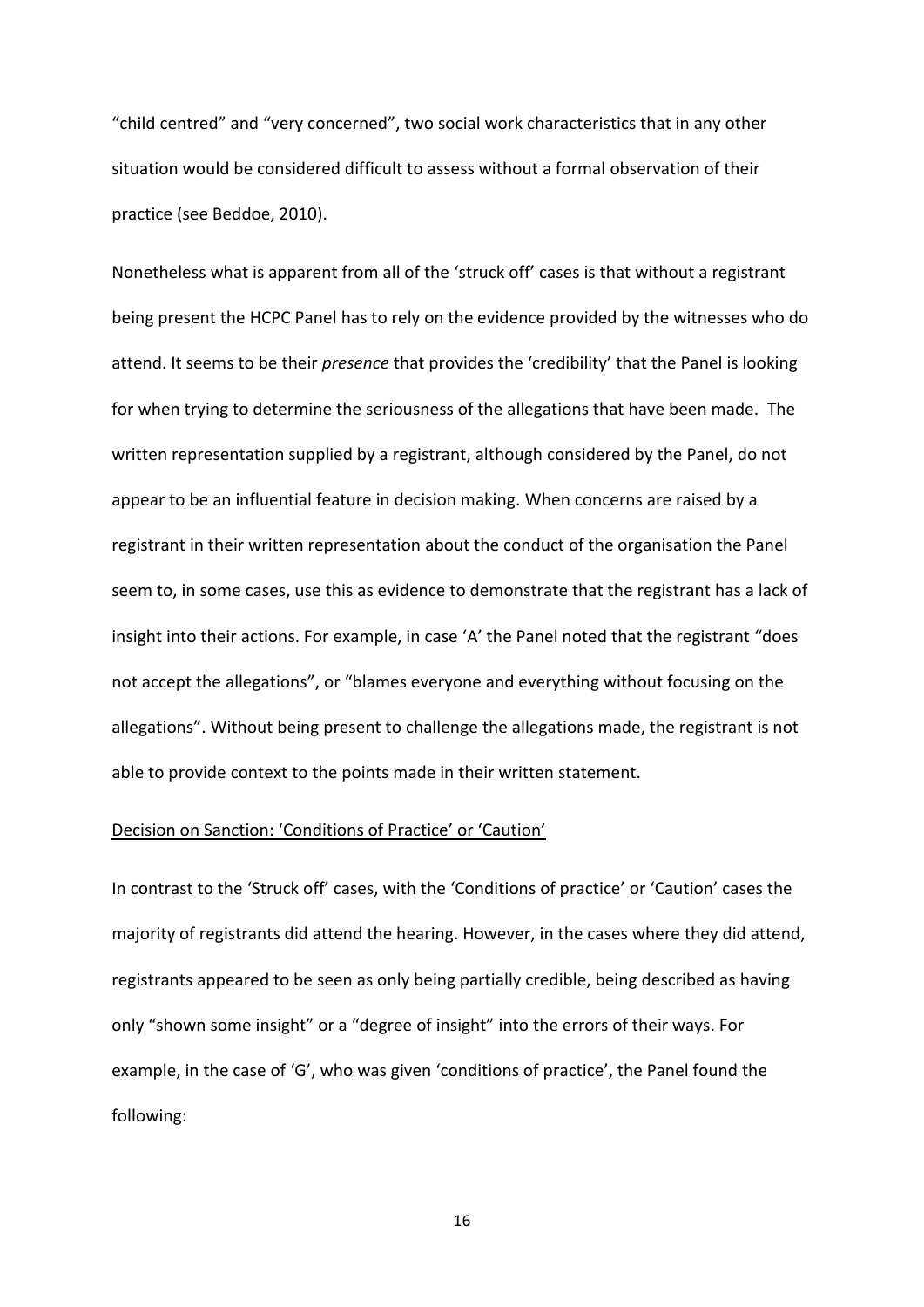The Registrant admitted her failings in so far as record keeping was concerned. However, there was little evidence of appropriate reflection, or acceptance that her failure to undertake the required visits and meetings…..gave rise to any risk of harm to the children she was responsible for.

From the cases we analysed it appeared that the seriousness of the allegations made against registrants who received 'conditions of practice' or 'caution' were no less severe than for those registrants who had been struck off. In fact, in some cases they appeared to be more serious. For example, with the case of 'H' the allegations spanned three pages and included poor communication, insufficient record and time keeping, not meeting service users and making inappropriate comments. However, because the registrant attended his hearing and was able to show "some insight" into his "failings" by expressing his "genuine regret" for them, it was felt by the Panel that his fitness to practise was not currently impaired and he was thus given a caution.

It is of interest to note that there was one case, 'I', where the registrant did not attend but still only received a caution. The Panel were aware in advance that the registrant would not be present as she sent a letter stating in "unequivocal terms that she did not intend to appear at the hearing". Nevertheless, the hearing continued but it was instantly made clear that the allegations of misconduct related to one case only and in particular to "deadlines being missed". The Panel also appeared to have taken into consideration the fact that the registrant was "off sick" for a period of three months and that when she did return she had a new line manager.

The letter from the registrant was used as evidence and the Panel found that she had only "demonstrated limited acknowledgement of her failings" but they did accept that the Children and Family Court Advisory and Support Service (CAFCASS), the referring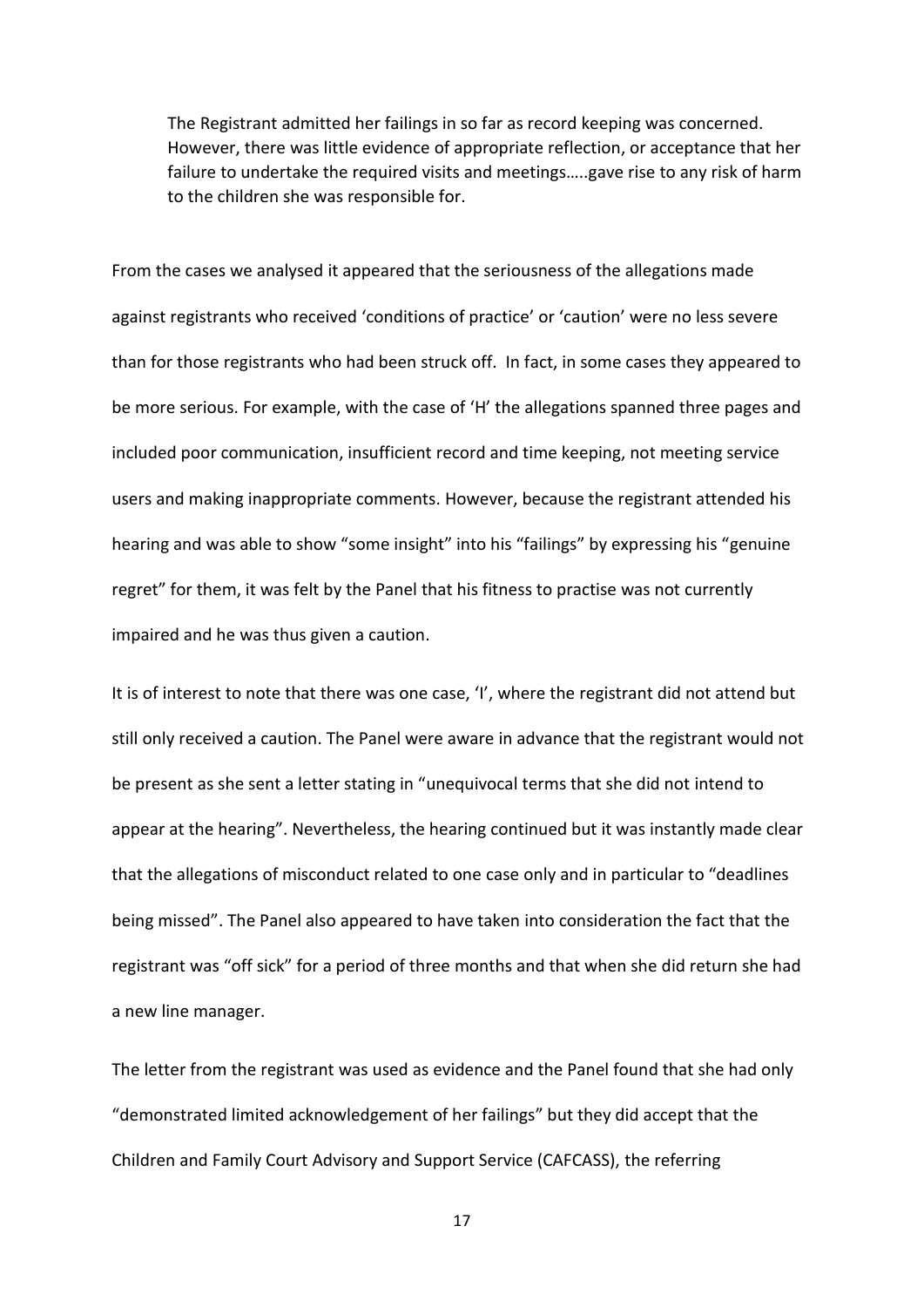organisation, were experiencing "organisational changes". The outcome of 'Caution' was reached because in conjunction with her poor health, her resignation and the fact that she was adamant that she did "not wish to return to work as a Social Worker…or maintain her registration with the HCPC", the Panel felt her misconduct in relation to one case did not warrant a "striking off order". Prevailing organisational issues were, therefore, not only a frequent theme in the 'Struck Off' category but also within the 'Conditions of Practice/ Caution' categories. We even noted that in some cases the Panel found registrants' competence issues "understandable" because of problems emerging from the referring organisation.

In the case of 'J' nine allegations of misconduct were filed by the local authority against the registrant (who had been a team manager) which ranged from closing cases early, not responding to cases in a timely manner, allocating cases to a support worker instead of a social worker, fabricating case notes and other actions of dishonesty. Yet once the Panel heard evidence from the registrant, they learned that the allegations emerged, in part, because of "practices within the Council". They subsequently accepted "the registrant's uncontroverted evidence" was due to "staffing shortages in her locality". Because the registrant appeared, in part, to take responsibility for addressing such organisational issues she was deemed to have demonstrated partial insight into her failings. Yet the problems that Panel agreed were present within that particular authority appear to have been discharged without proper investigation by the HCPC. Whilst we recognise that the HCPC openly claims this kind of issue is not within its remit, what this finding suggests is that these problems may still exist within that agency and thus may be affecting other social workers at that time.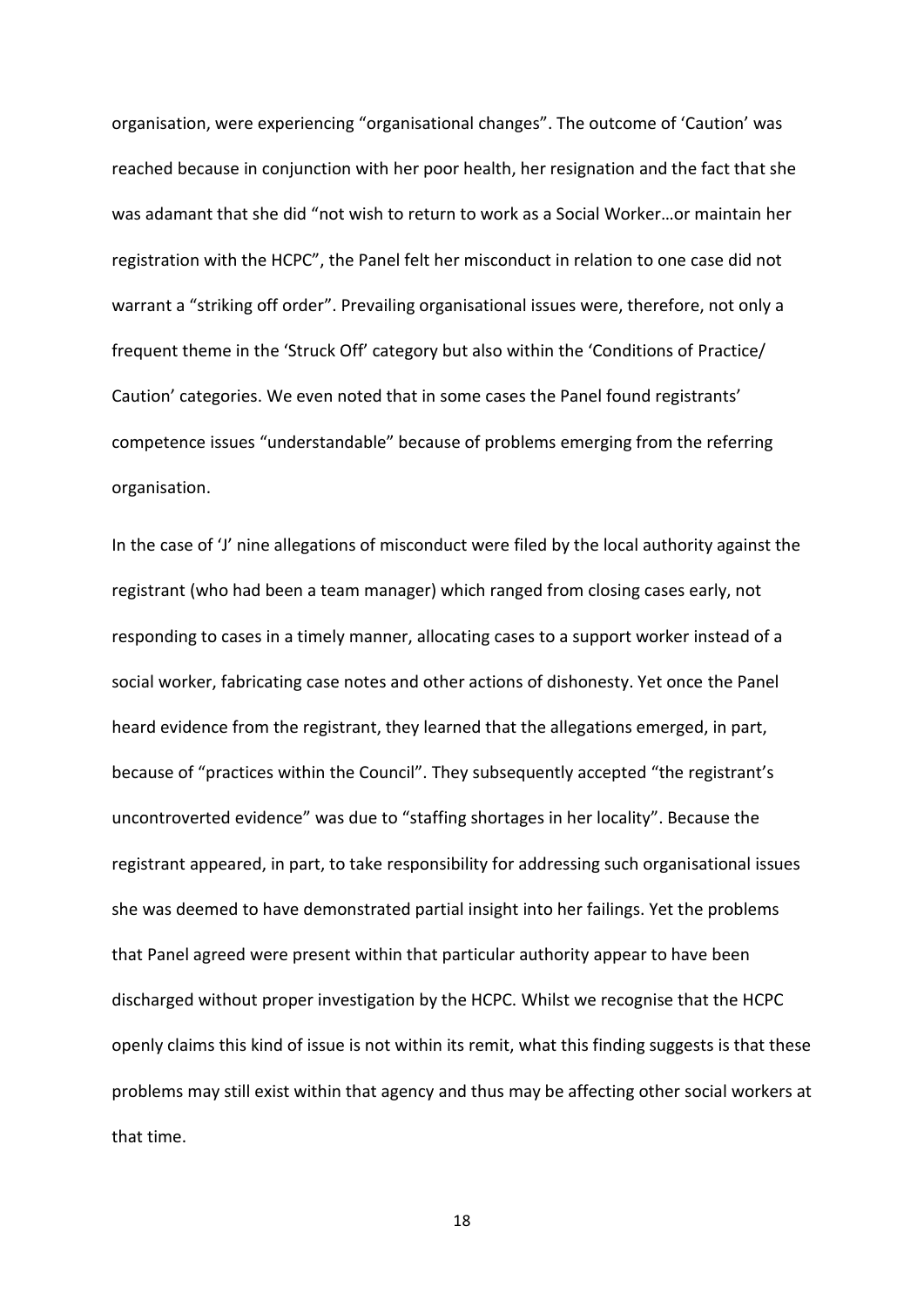### Decision on Sanction: 'No Further Action'

All the registrants who received an outcome of 'No Further Action' attended their hearing. The collective reason for why allegations against them were not proved appeared to be because they presented as 'credible' witnesses, or rather they were able to demonstrate full insight into the errors of their practice. Statements were made in the Panel's minutes to highlight this, for example, "[the registrant] admitted that the words she used [in her report] were inaccurate" and the registrant admitted "I don't dispute that I did not see those patients".

However, in addition to demonstrating full insight into the mistakes they had made, two registrants were also to provide evidence relating to the dishonesty of the complainant. In both cases, the complainant was an organisation. In order to present a balanced and considered argument of the HCPC Fitness to Practise process, we will discuss these cases in detail below.

In the case of 'K', the first hearing had to be adjourned because the registrant produced "new" evidence in the form of her diaries. The notes stated that:

The Panel considered whether to refuse to admit the proposed new evidence on the ground that its introduction was at such a late stage that it would be inappropriate to allow it to be adduced.

It is important to note that these diaries had not been seen by the Panel previously because the Council in question had not released them back to the registrant until just before the hearing. It emerged that the information within these documents provided crucial information and demonstrated that the Council had not been entirely honest on a number of occasions. The majority of the allegations made against the registrant were therefore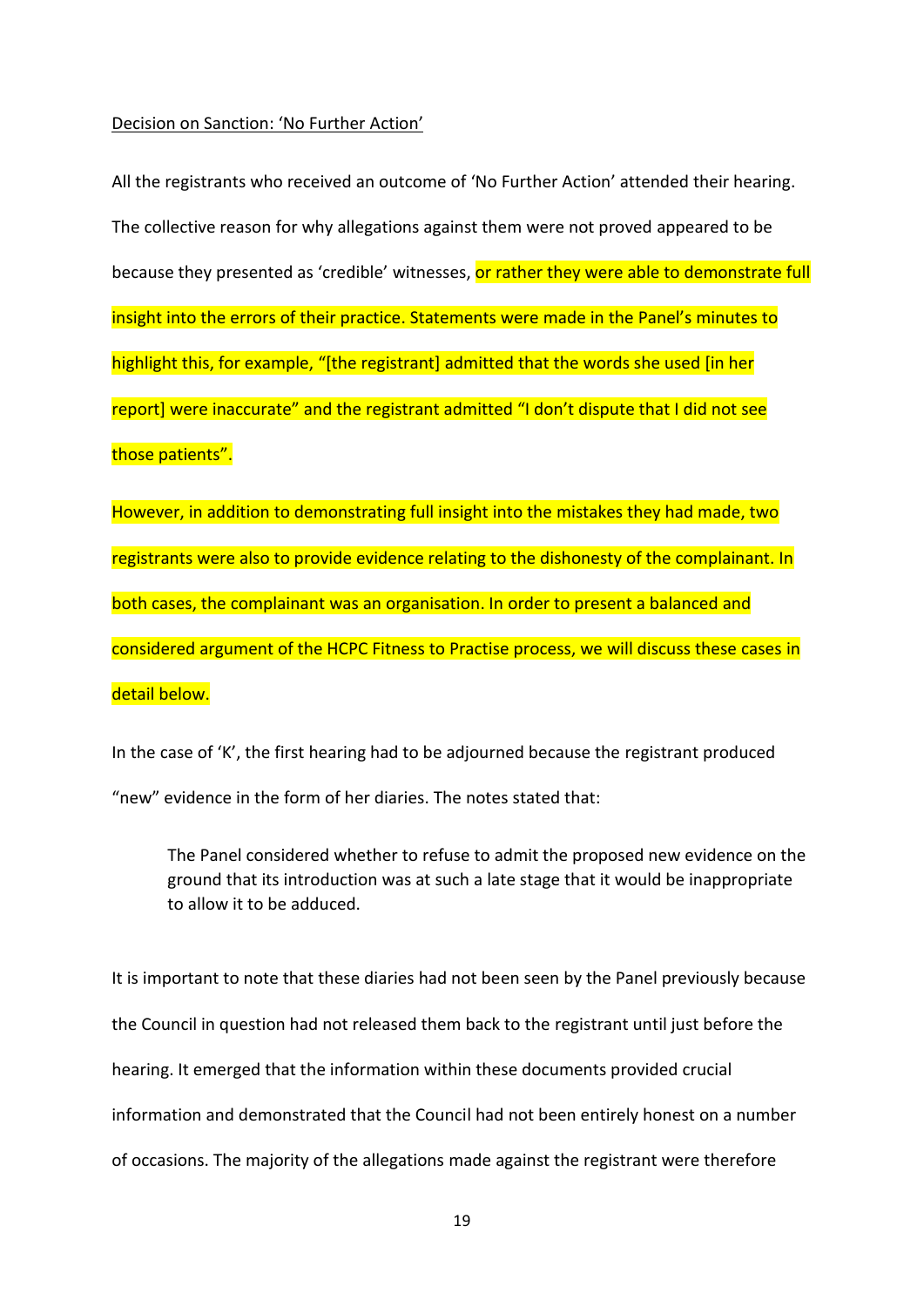found to be "not proved" and no further action against the registrant was taken. Despite the content of the diaries demonstrating the registrant's innocence alongside the fact that the Council had not submitted this evidence, and thereby wasted the Panel's time and resources, it is not clear in the notes if the Council was referred onto another agency for further exploration of its conduct.

Another interesting contrast in this category relates to the 'credibility' of the witnesses from the referring organisation. In previous categories, when registrants' credibility is questioned, their fitness to practise is challenged. Yet when a witness from the referring organisation is found to be "not credible" their fitness to practise does not appear to be queried through the conduct of the meeting. This is especially apparent with the case of 'L'. In this case, the registrant's line manager made allegations that the registrant showed poor time management and did not see service users regularly. However, the registrant was able to disprove the allegation by demonstrating that he was facing "an impossible task" because his manager was often away from the office, front line staff were missing through long term illness, and there was "very high staff turnover and redeployment". The registrant revealed that three of the twelve remaining social workers were left to manage the 156 cases that were allocated to the team and that he was often "on duty for up to a fortnight at a time". His way of managing the chaos was therefore to "prioritise patients over paperwork" which he said he would do again in the same circumstances.

It is important to highlight that there is little national quantitative guidance on appropriate workload levels for social workers. The 'Standards for Employers of Social Workers in England' (LGA 2014) talk generically about 'safe and manageable' workloads that are allocated transparently, include an awareness of complexity and indeed, that employers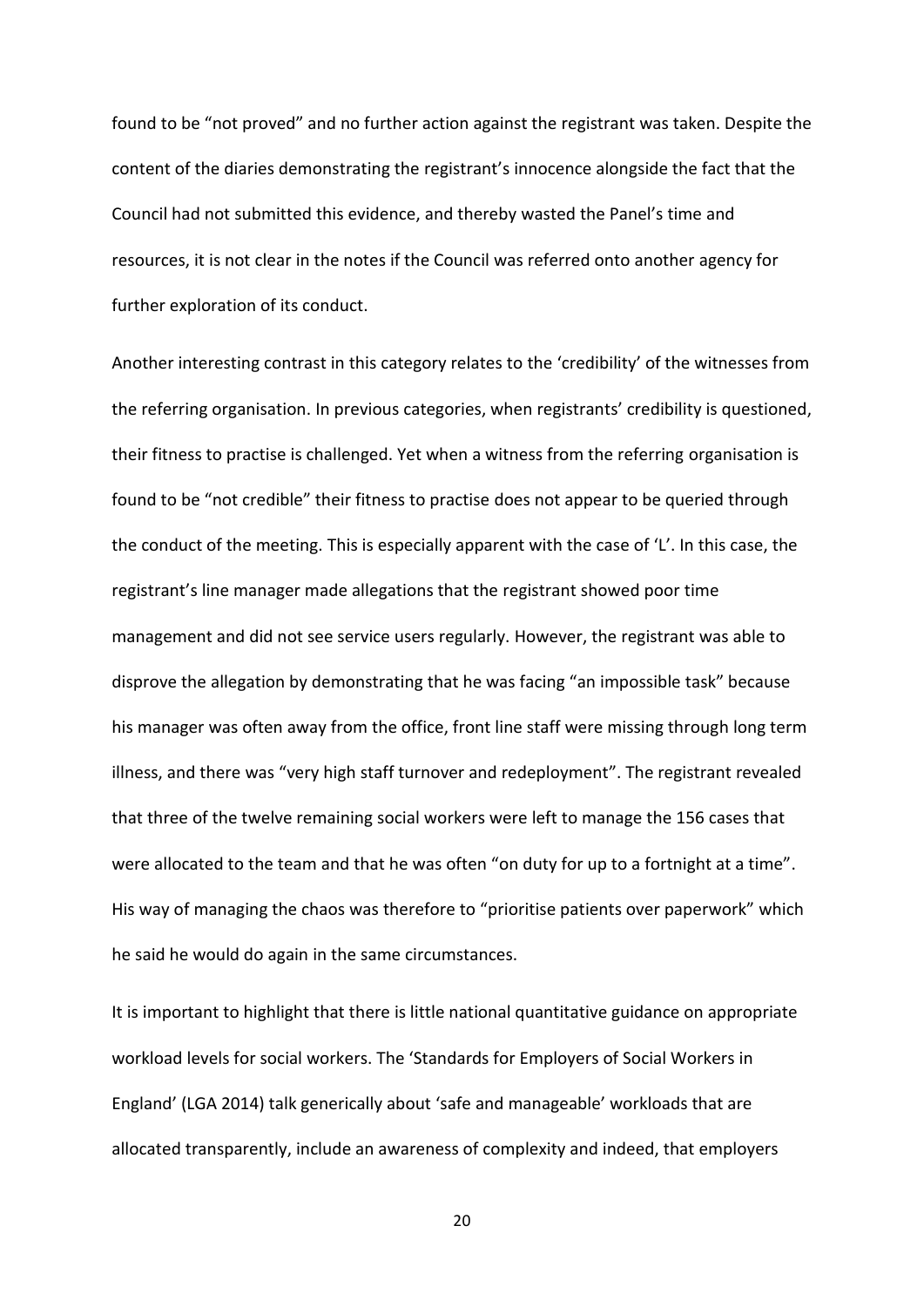publish data on average caseloads. Yet in this case while the Panel found that the witness was "credible, cogent" and "gave clear evidence" and empathised with his work conditions, the manager's misleading referral was not discussed. While we recognise that the HCPC are only there to adjudicate on the fitness of the registrant and they cannot start adjudicating on other people who come before them, it is still concerning that the conditions under which the registrant and others were working do not appear to have been explored further.

#### Discussion

Whilst we agree that social workers should demonstrate appropriate attitudes and adhere to professional standards in their practice (Banks, 2004; Kline and Preston-Shoot, 2012), our analysis of these cases has raised a number of important issues in terms of how this is measured by the HCPC within its regulatory framework. Firstly, it is concerning that when HCPC hearings take place decisions are sometimes made without the registrant even being present. Although we recognise that the inquiry committee has to weigh up the cost and potential danger to the public when hearing cases (HCPC, 2015), it is still concerning that in 23 of our cases life changing decisions were made about the registrant without a clear reason being provided as to why the registrant had disengaged with the process.

Secondly, we found that if registrants were deemed to be credible witnesses, they needed to attend their hearing and present to the Panel as a person who admitted insight into the errors of their actions. In cases when this did happen, the registrants were then able to prove that their practice errors had emerged as a result of significant organisational failings. However, when registrants only demonstrated moderate repentance or slight insight into their failings, they were deemed to be partially credible. The outcome of the hearings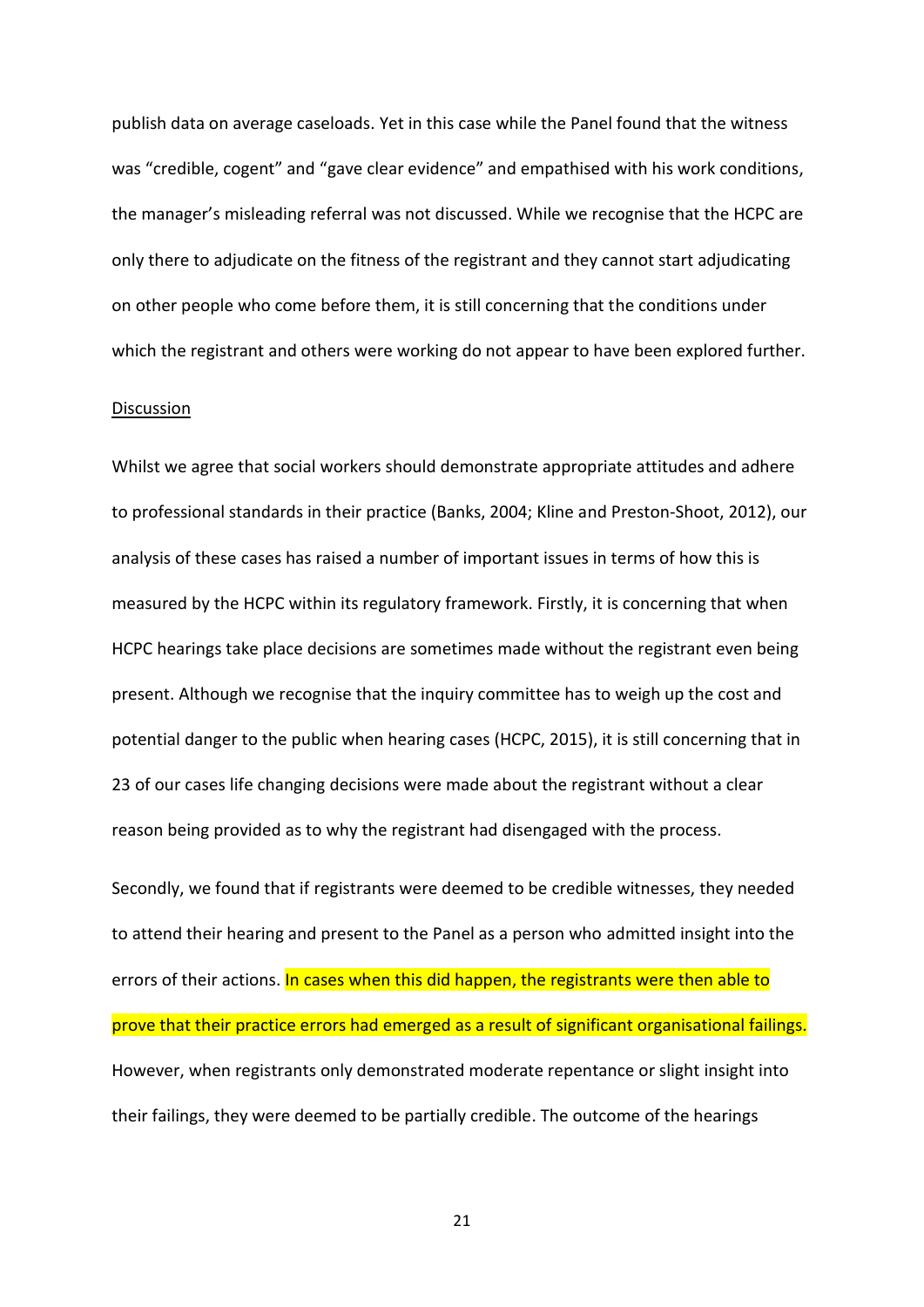appeared to depend on whether the HCPC panel considered the registrant to be a 'credible', 'partially credible' or a 'non-credible' witness.

Although the HCPC (2013a), in its *Fitness to Practise Report*, does provide examples of what is considered as impaired practice, it does not provide an explanation of how different panels, hearing different cases, can provide equitable decisions on the severity of the complaints made. What is suggested from our findings is that the outcome of the hearing was not dependent on the perceived seriousness of a registrant's misconduct or competence. This leads to our third concern: the issue that professional capability issues are treated differently. This finding suggests that the HCPC process is 'not a level playing field' (Author, 2010: 314) because the panels' decisions appear to depend on the presentation of the registrant and the witnesses. This is evident from the examples that we have presented in this paper, which support Wiles' (2011) concerns that defining and measuring suitable conduct for social workers is problematic because, in this context, we found that the 'seriousness' of the allegations often played an insignificant role in the Panel's considerations.

However, we do appreciate that the HCPC (2015) itself identifies that a Fitness to Practise panel must weigh up the evidence before them by using a civil standard of proof and not a criminal one. Taking this into consideration helps to explain why a registrant who appears at a hearing, displaying insight and indicating how they will work more safely in the future may be given a lighter sanction compared to a registrant who does not engage. We acknowledge that it must be difficult for different panels to assess different cases in an equitable manner, irrespective of formal guidance. Yet this process still presents some ethical concerns as it appears to have a number of substantial limitations. And as Furness (2012) has pointed out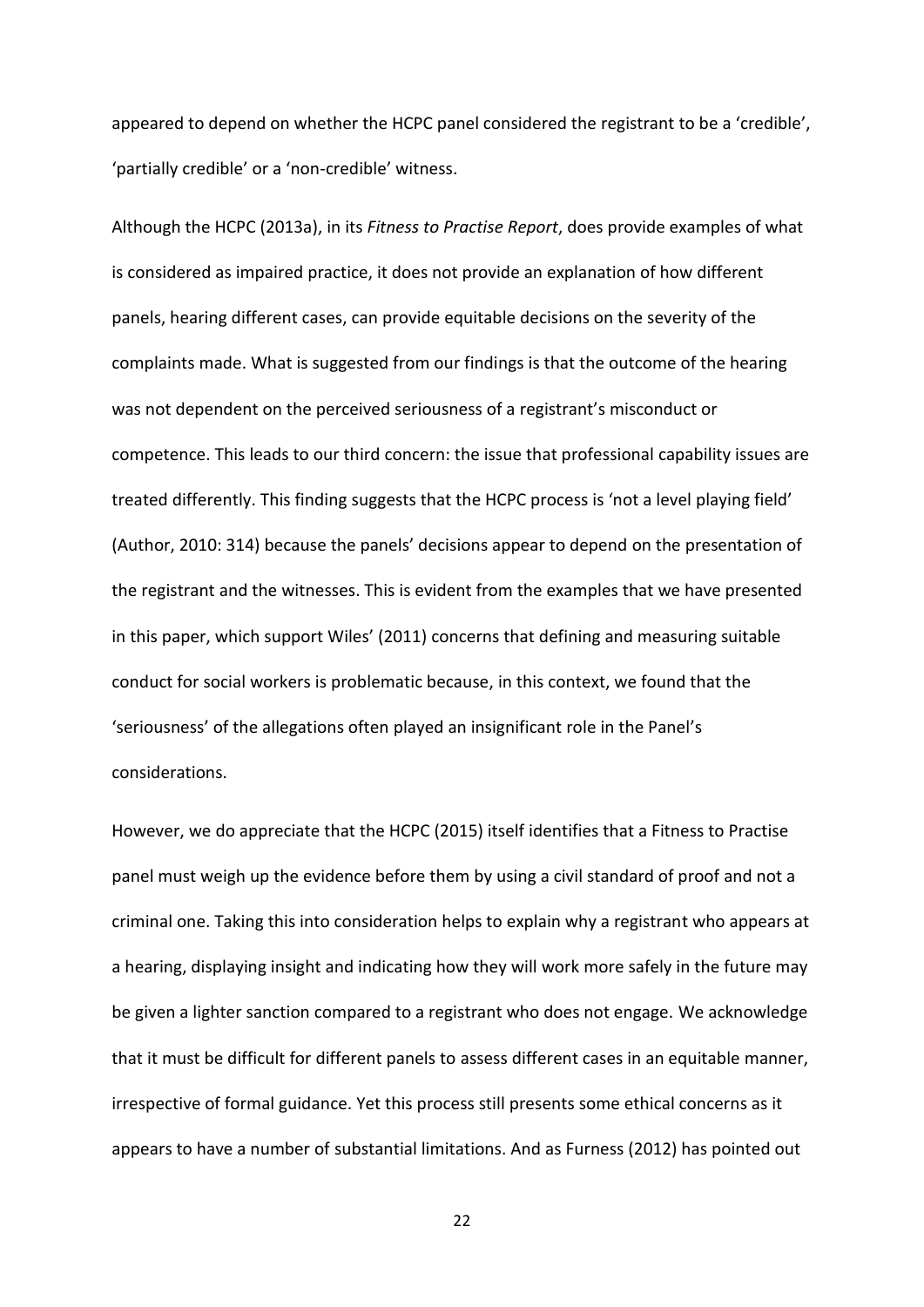previously, it needs to be recognised that social workers do make mistakes but displaying an insight into those errors so that the worker can improve on their practice does not need to take place through a formal investigation. This leads us to our final concern which relates to whether our regulator has actually replaced what should be an organisational procedure. In many of the cases registrants reported poor supervision, organisational issues and high caseloads. Indeed, little consideration seems to have been given by the Panel to the employers' 'duty of care' in such instances. With a process which focuses only on the practice of the social worker, it is difficult to understand how fairness in a hearing can be achieved, judgements made and equity established without properly taking into consideration the impact the organisational culture would have had on the practitioners' ability to practise.

Furness (2012) pointed out that because the HCPC only focuses on the actions and behaviour of the registrant, organisational failings are consistently overlooked. In addition, it has been questioned whether the introduction of registration and regulation has led to organisations adopting a top down command with enforcement strategies to address issues that would have formerly been managed internally by employers (Authors, 2016). Rather than, therefore, the HCPC (2013: 8) exploring the 'balance of probabilities' that would entail weighing up both individual and organisational issues, the regulator appears to be more focused on deciding if the individual is accountable without considering the wider context of the situation.

However, the HCPC has always been clear that its remit does not include consideration of cases about organisations, its concern being only with individual professionals (HCPC, 2015a). Yet whilst there is an understandable differentiation in terms of initial complaints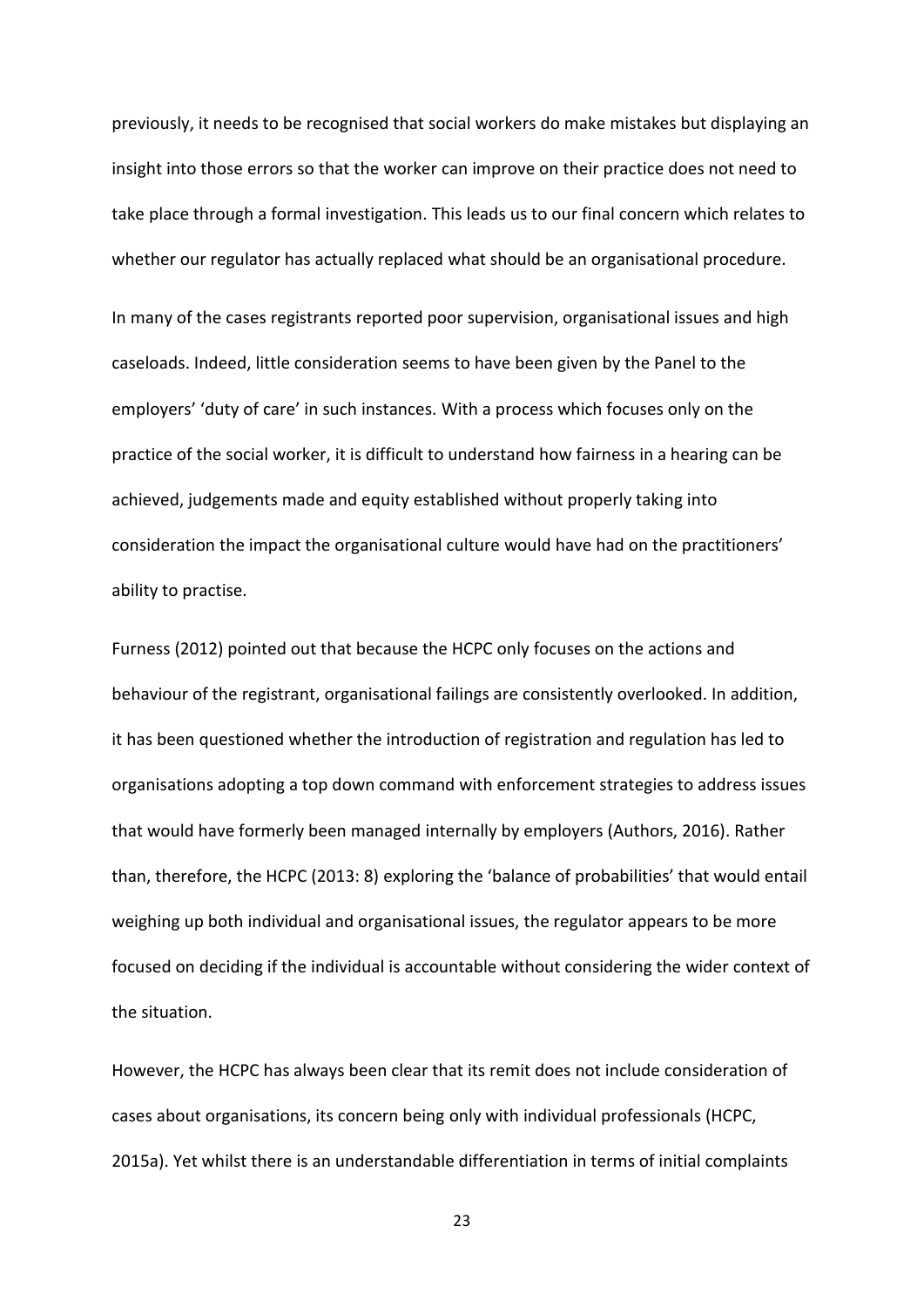and concerns against individuals and organisations, we find it puzzling that when issues of organisational concern are raised and accepted within hearings, that such concerns are not referred to a relevant body able to hold the organisation to account. This is something that is alluded to in the *Professional Standards Authority for Health and Social Care* which has called for 'a more nuanced, more sophisticated use of professional and system regulation' (PSA, 2015:13); one which could ensure professionals are personally able to provide good care whilst being supported to do so within their workplace. This is important as our research suggests that the HCPC not only expects social workers to encounter and operate effectively within dysfunctional organisations but that they are aware there are other social workers in that agency who are likely to be working in similar unacceptable conditions.

### Conclusion

As an organisation the HCPC holds a great deal of power over those professionals, in our case social workers, required to register with it. In detailing the process whereby registrants can be brought before its Fitness to Practise panel we have highlighted some areas that give concern as to how it operates and reaches its final decisions and subsequent sanctions. However, it has to be acknowledged that we have deliberately chosen practice cases and in this respect, we did not consider the cases where the HCPC plays a valuable role in protecting the public from criminal or abusive workers. We therefore wish to acknowledge that despite raising concerns about the Fitness to Practise process, the HCPC does have a role to play in safeguarding the public's interests. Nevertheless, the role of the HCPC in sanctioning those whose misdemeanours were, to a greater or lesser degree, affected by organisational failings and lack of resources runs the risk of individualising and scapegoating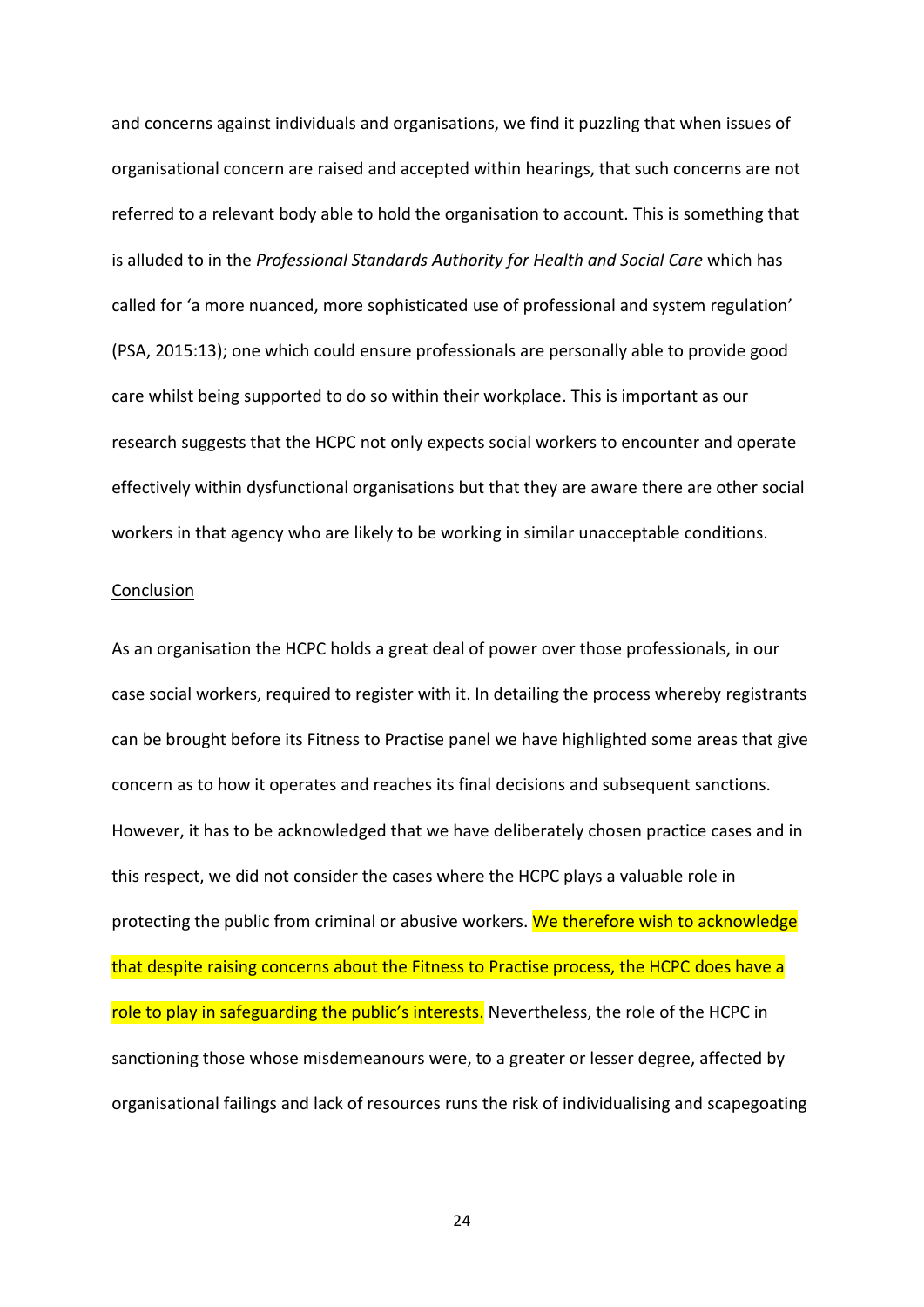the social worker. Such a situation may also undermine public confidence in the profession and place service users at risk.

## Notes

No funding has been received for this study.

# References

Alston, M. & Bowles, W. (2013) *Research for Social Workers: an introduction to methods* 3 rd edition, Abingdon: Routledge

Banks, S. (2004) *Ethics, Accountability and the Social Professions*, Basingstoke, Palgrave Macmillan.

Beddoe, E. (2010) Surveillance or Reflection: Professional Supervision in 'the Risk Society'**.**  *British Journal of Social Work* 40 (4): 1279-1296

Bisell, G. (2012) Organisational Behaviour for Social Work. Bristol: Policy Press.

Braun, V. & Clarke, V. (2006) Using thematic analysis in Psychology, *Qualitative Research in Psychology*, 3, 77-101

Carey, M. (2012) *Qualitative Research Skills for Social Work*. Farnham: Ashgate

Corbin, J.M. & Strauss, A.L. (2008) *Basics of Qualitative Research: Techniques and procedures for developing grounded theory*: 3rd edition. Thousand Oaks, California: Sage

Fox-Harding, L. (2008) Child social work, state and family in Kirkton, D. (Ed) *Child Social Work Policy and Practice.* London: Sage.

Furness, S. (2015) 'Conduct Matters: The regulation of social work in England', *British Journal of Social Work*, vol.45, pp.861-879.

Hakim, C. (1982) *Secondary analysis in social research: a guide to data sources and methods with examples*. London: Allen & Unwin

Hakim, C. (1987) *Research design: strategies and choices in the design of social research*. London: Allen & Unwin

Hammersley, M. (1990) *Reading Ethnographic Research: A critical guide*, London: Longmans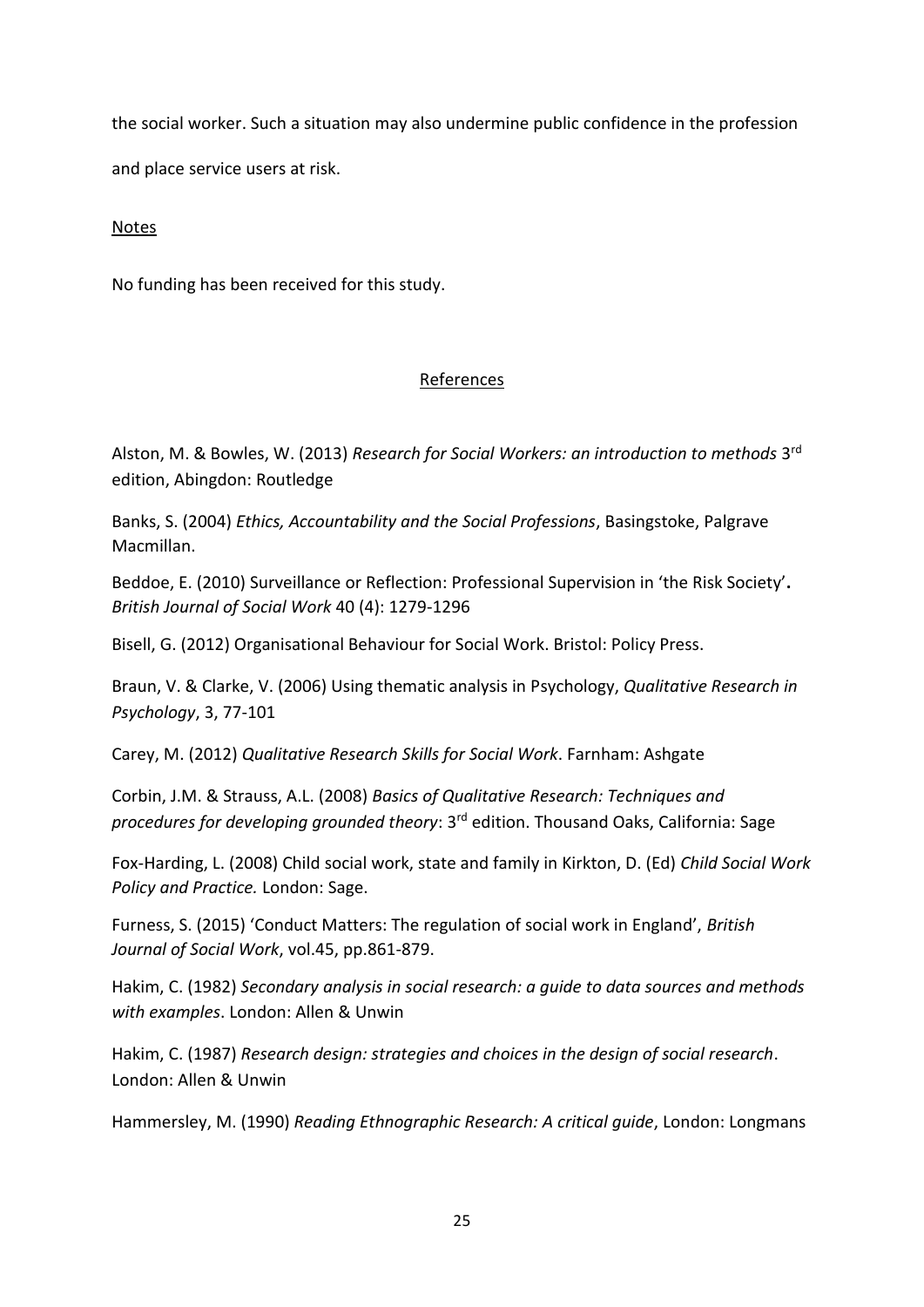HCPC (2012a) 'What Happens if a concern is raised against me?', London: HCPC. http://www.hcpcuk.org/assets/documents/100008E2HPC\_What\_happens\_if.pdf (accessed 13/11/15).

HCPC (2012b) 'Social Workers in England: Standards of Proficiency', London: HCPC.http://www.hcpc-uk.org/assets/documents/10003B08Standardsofproficiency-SocialworkersinEngland.pdf (accessed 16/11/15)

HCPC (2012c) 'Practice Note: Finding that practice is 'impaired'', London: HCPC [http://www.hcpc-](http://www.hcpc-uk.org.uk/assets/documents/1000289FFindingthatFitnesstoPractiseisImpaired.pdf)

[uk.org.uk/assets/documents/1000289FFindingthatFitnesstoPractiseisImpaired.pdf](http://www.hcpc-uk.org.uk/assets/documents/1000289FFindingthatFitnesstoPractiseisImpaired.pdf) (accessed 18/12/15)

HCPC (2013a) 'Fitness to Practice Key Information Report'. London: HCPC http://www.hcpcuk.co.uk/assets/documents/10004E23Fitnesstopractisekeyinformation201 3.pdf (accessed 6/12/15)

HCPC (2013b) 'Practice Note: Interim Orders', London: HCPC [http://www.hpc](http://www.hpc-uk.org/assets/documents/10001ddbpractice_note_interim_orders.pdf)[uk.org/assets/documents/10001ddbpractice\\_note\\_interim\\_orders.pdf](http://www.hpc-uk.org/assets/documents/10001ddbpractice_note_interim_orders.pdf) (accessed 18/1/16)

HCPC (2015a) 'Fitness to Practice Annual Report 2015' London: HCPC [http://www.hcpc](http://www.hcpc-uk.co.uk/assets/documents/10004E22Fitnesstopractiseannualreport2015.pdf)[uk.co.uk/assets/documents/10004E22Fitnesstopractiseannualreport2015.pdf](http://www.hcpc-uk.co.uk/assets/documents/10004E22Fitnesstopractiseannualreport2015.pdf) (accessed 6/12/15)

Healy, K. (2015) 2015 Norma Parker Address: Being a Self- regulating Profession in the 21st Century: Problems and Prospects. Australian Social Worker.

Kirk, J. & Miller, M. (1986) Reliability and validity in qualitative research, *Qualitative Research Methods* series, No 1, London: Sage

Kirwin, G. and Melaugh, B (2015) Taking Care: Criticality and Reflexivity in the Context of Social Work Registration. British Journal of Social Work. 1-10.

Kline, R. and Preston-Shoot, M. (2012) *Professional Accountability in Social Care and Health*, London, Sage/Learning Matters.

Matthewman, N. J., J. G. Esler, A. J. Charlton-Perez, and L. M. Polvani (2009), *A new look at stratospheric sudden warmings. Part III: Polar vortex evolution and vertical structure*, J. Climate, 22, 1566–1585, doi:10.1175/2008JCLI2365.1.

PSA (2015) (Professional Standards Authority) 'Rethinking Regulation', London: Professional Standards Authority for Health and Social Care, [http://www.professionalstandards.org.uk/docs/default-source/psa-library/rethinking](http://www.professionalstandards.org.uk/docs/default-source/psa-library/rethinking-regulation.pdf?sfvrsn=2)[regulation.pdf?sfvrsn=2](http://www.professionalstandards.org.uk/docs/default-source/psa-library/rethinking-regulation.pdf?sfvrsn=2) (accessed 5/1/15)

Robson, C. (1998) *Real World Research: a resource for social scientists and practitioner researchers*. Oxford: Blackwell.